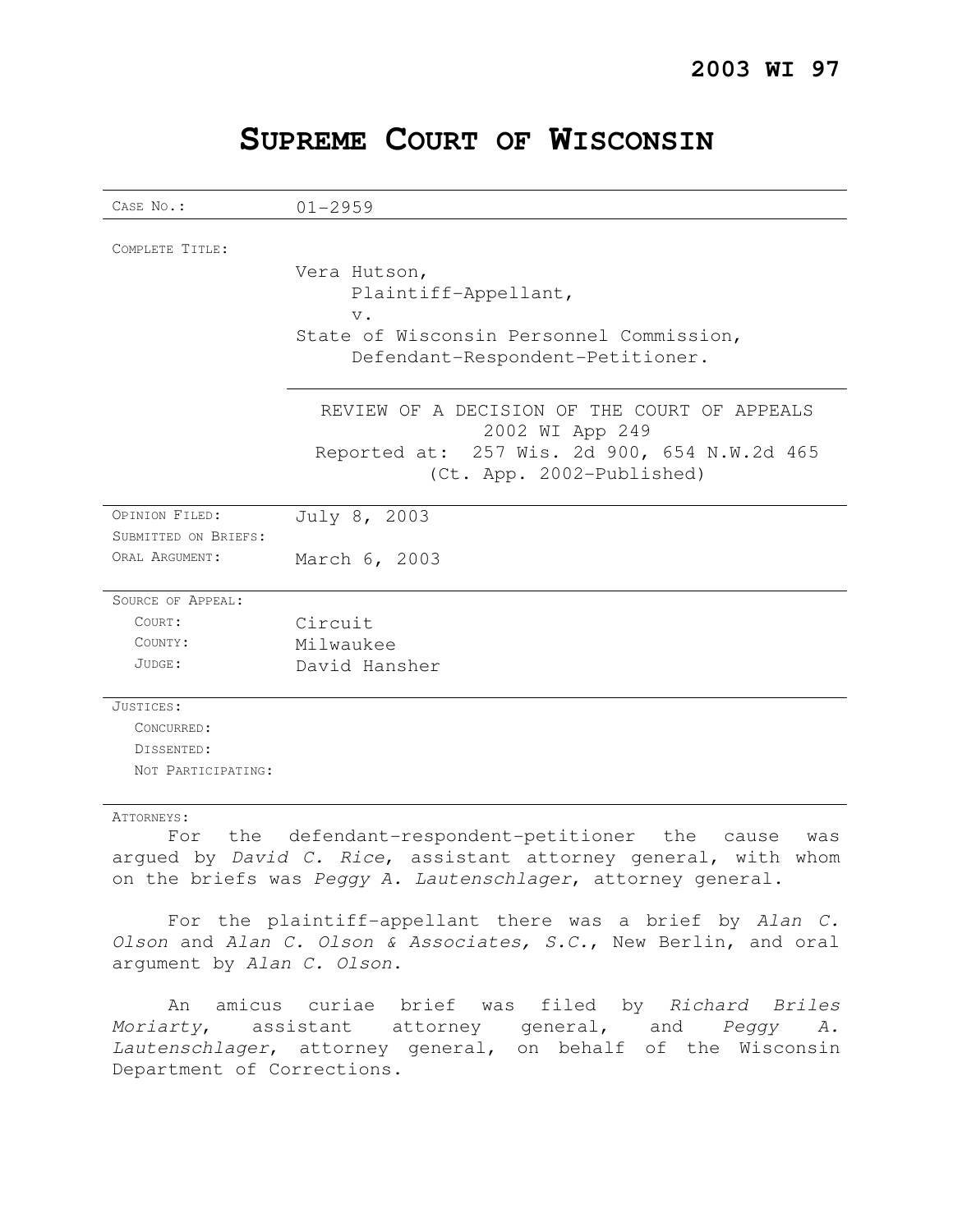## **2003 WI 97**

NOTICE

**This opinion is subject to further editing and modification. The final version will appear in the bound volume of the official reports.** 

No. 01-2959 (L.C. No. 00 CV 8299)

#### STATE OF WISCONSIN  $\qquad \qquad : \qquad \qquad$  IN SUPREME COURT

**Vera Hutson,** 

### **Plaintiff-Appellant,**

 **v.** 

**State of Wisconsin Personnel Commission,** 

Cornelia G. Clark Clerk of Supreme Court

 **Defendant-Respondent-Petitioner.** 

REVIEW of a decision of the Court of Appeals. Reversed.

¶1 JON P. WILCOX, J. This case involves interpretation of Wisconsin's so-called "whistleblower" law. The State of Wisconsin Personnel Commission (Commission) seeks review of a published court of appeals decision, Hutson v. Personnel Commission, 2002 WI App 249, 257 Wis. 2d 900, 654 N.W.2d 465, which reversed a circuit court judgment upholding the Commission's dismissal of an action for unlawful retaliation against the Wisconsin Department of Corrections (DOC) and remanded the case for additional proceedings.

¶2 The main question presented in this case is whether an employee's identification of a single management action is

# **FILED**

**JUL 8, 2003**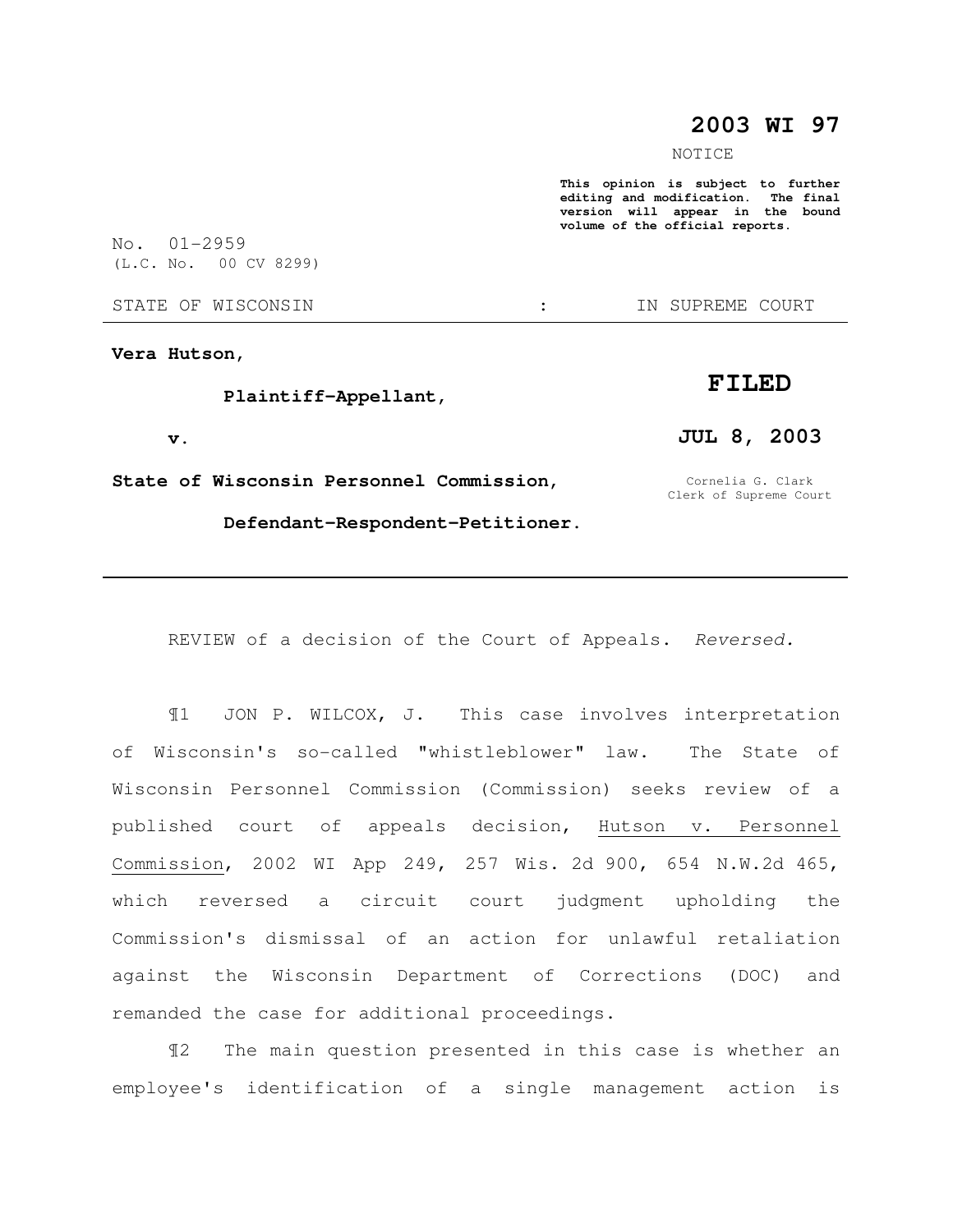sufficient to qualify as a disclosure of information relating to "mismanagement" and trigger protection from retaliation under the whistleblower law, Wis. Stats. §§ 230.80 to 230.89 (1995- 96). $^{1}$ 

¶3 Vera Hutson filed a complaint against the DOC with the Commission, alleging, among other things, unlawful retaliation against her because of her participation in activities protected by the whistleblower law. She claimed that she was given a written reprimand in retaliation for a memo she wrote to her supervisor complaining of mismanagement.<sup>2</sup> Following a five-day hearing, the Commission issued a decision and order dismissing the complaint, finding that Hutson's memo was insufficient to

 $\overline{a}$ 

All subsequent references to the Wisconsin Statutes are to the 1995-96 version unless otherwise indicated.

 $2$  Throughout the appellate process, Hutson has argued that this memo alone was not the sole protected action alleged. We accept the conclusion reached by the Commission, circuit court, and court of appeals that the memo is the sole basis alleged for the whistleblower claim. While, as the Commission and court of appeals explained, it is appropriate to consider the circumstances surrouding an alleged "disclosure," based on Hutson's post-hearing brief, only the February 5 memo was an alleged protected Whistleblower activity. Further discussion of this point is included as part of the analysis section. Unlike the court of appeals, however, we find that the record in this case does not support the assertion of a "pattern" as required under Wis. Stat. § 230.80(7).

<sup>1</sup> Subchapter III of ch. 230 of the Wisconsin Statutes, including Wis. Stat. §§ 230.80 to 230.89, is entitled "Employe[e] Protection" and is more commonly known as the "whistleblower" law because it includes provisions intended to encourage employees to disclose certain types of information and protect employees from retaliation that might result from such disclosures. See Wis. Stat. §§ 230.83, 230.85.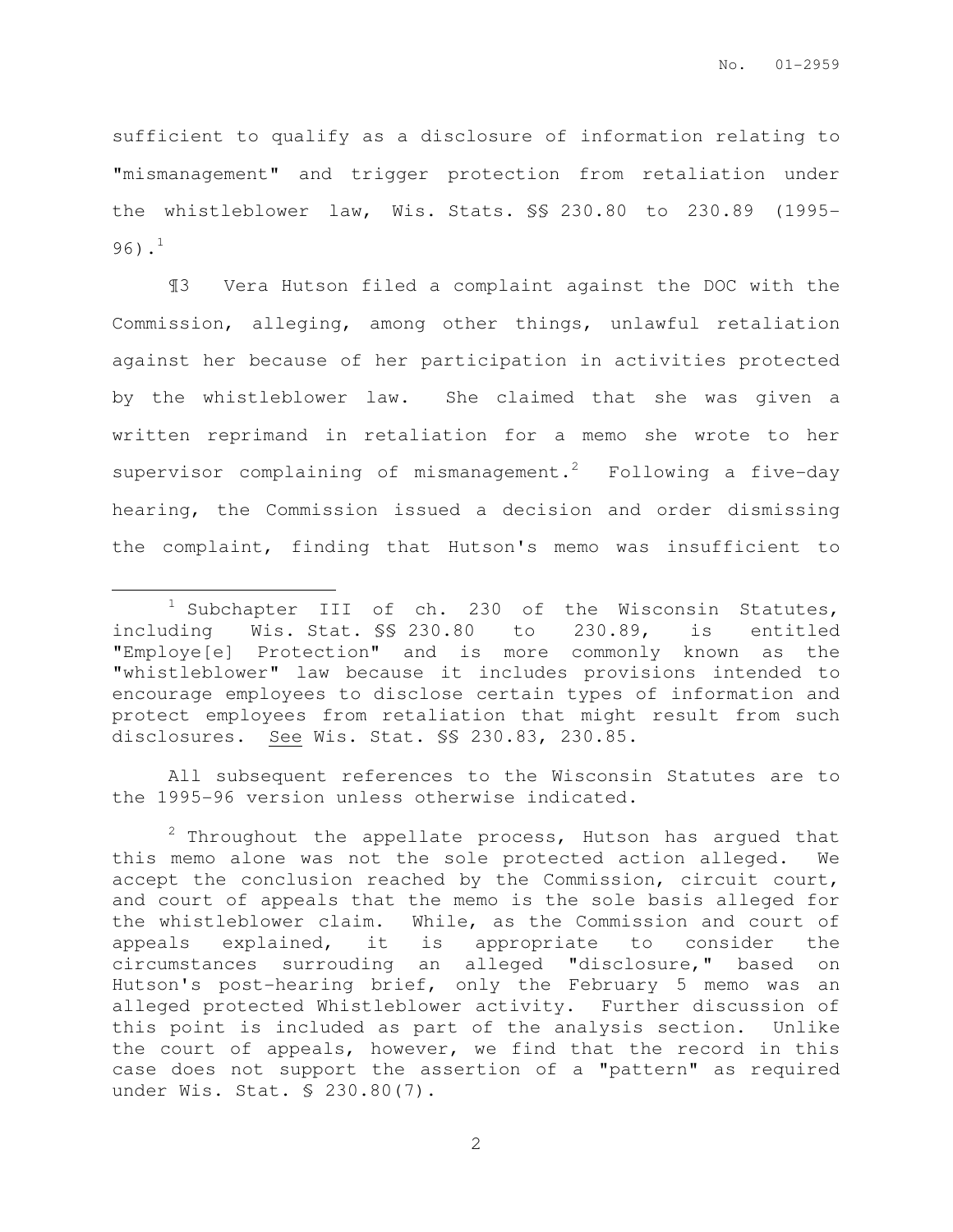satisfy the requirements of a "disclosure" of "information" relating to "mismanagement" defined in Wis. Stat. § 230.80(7) as a "pattern of incompetent management actions."

¶4 Hutson then sought review of the decision in circuit court, and the Milwaukee County Circuit Court, David A. Hansher, Judge, affirmed the Commission's decision. Hutson appealed, and the court of appeals reversed and remanded the case, finding that Hutson's memo fit the definition of "mismanagement" and was a protected disclosure of information under Wis. Stat. § 230.80(5). We accepted the Commission's petition for review. We now reverse the decision of the court of appeals because we conclude that the Commission's statutory interpretation is correct. "Mismanagement" as defined in Wis. Stat. § 230.80(7) requires identification of more than a single management action, and Hutson's memo does not otherwise satisfy the requirements for a protected disclosure of information under whistleblower law.

 $\mathbf{I}$ 

¶5 The Commission's lengthy opinion included extensive findings of fact. Based on those findings, we discuss those facts, undisputed on appeal, that relate to and assist in clarifying the issue relating to Hutson's whistleblower law claim.

¶6 Vera Hutson began working for the DOC as a probation and parole officer in 1990. On October 2, 1995, Hutson began working in Unit 033, a new unit set up in the Milwaukee region specifically for the purpose of implementing a new statewide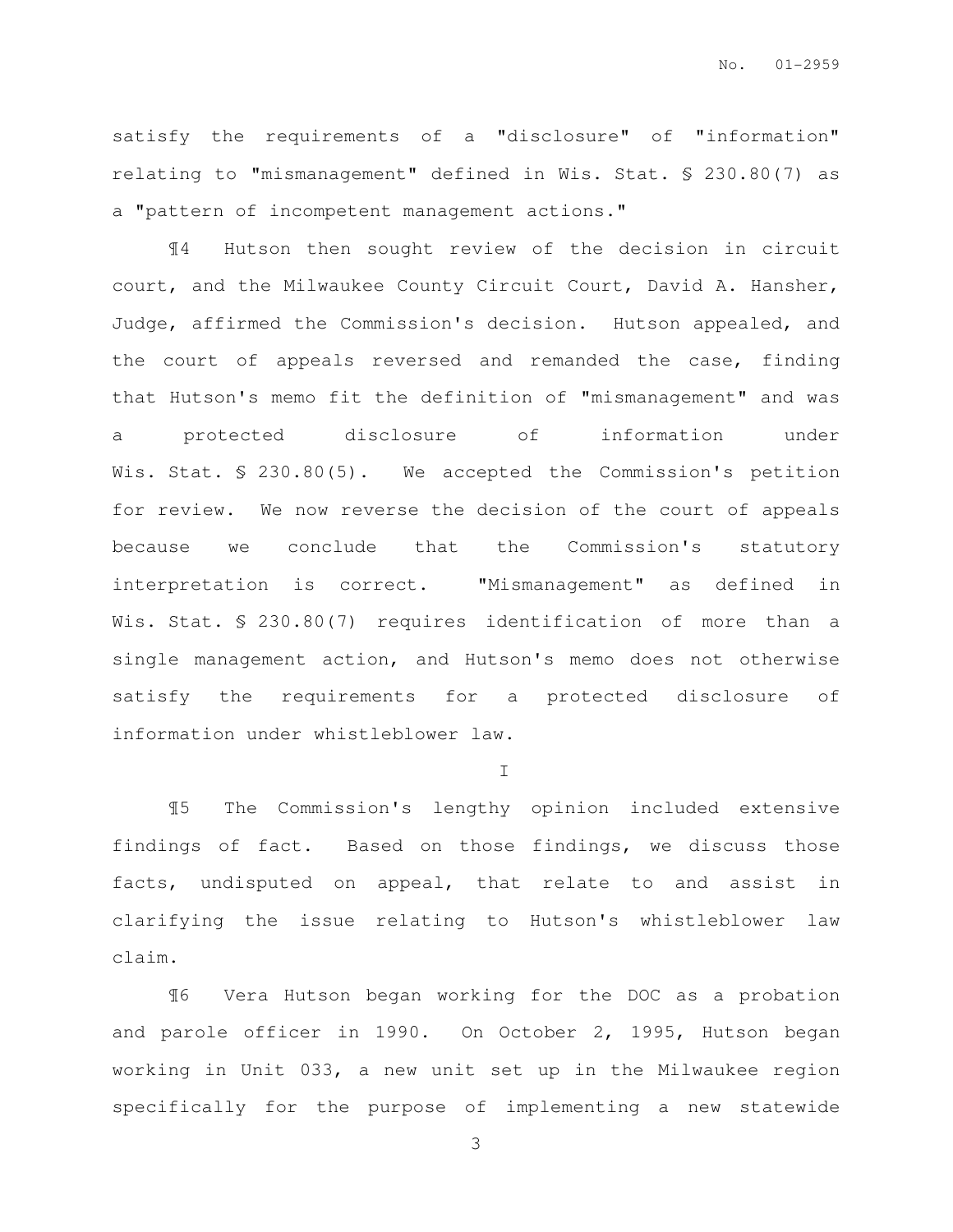"administrative minimum" program approved by the legislature, under which the DOC could supervise low-risk offenders via a telephone call-in system. Hutson's immediate supervisor in Unit 033 was James Wake. Wake, in turn, reported to Kathleen Ware, an assistant chief for the Milwaukee region. Ware's immediate supervisor was Allan Kasprzak, the chief for the Milwaukee region, and Kasprzak reported to Eurial Jordan, the administrator for the Department of Corrections Division of Probation and Parole. At the top of the DOC chain of command was Michael Sullivan, the Secretary of the Wisconsin Department of Corrections.

¶7 Hutson felt that there were management problems in the unit and that the caseload for agents in Unit 033 was excessive. At least two other agents in the unit shared her feelings regarding the caseload. At the times relevant to this case, caseloads for probation and parole agents were generally calculated on a point system "designed to reflect the amount of time spent by the agent supervising offenders," meaning that cases with higher supervision levels generated more points. Under a memo of understanding between the agents' union and management effective during the time period at issue here, the maximum caseload was 260 points. However, the point system had no category for situations in which the agent was not required to meet with the offender on a scheduled basis.

¶8 On February 5, 1996, Hutson wrote a memo to Wake, with copies to Ware and two union officials, stating: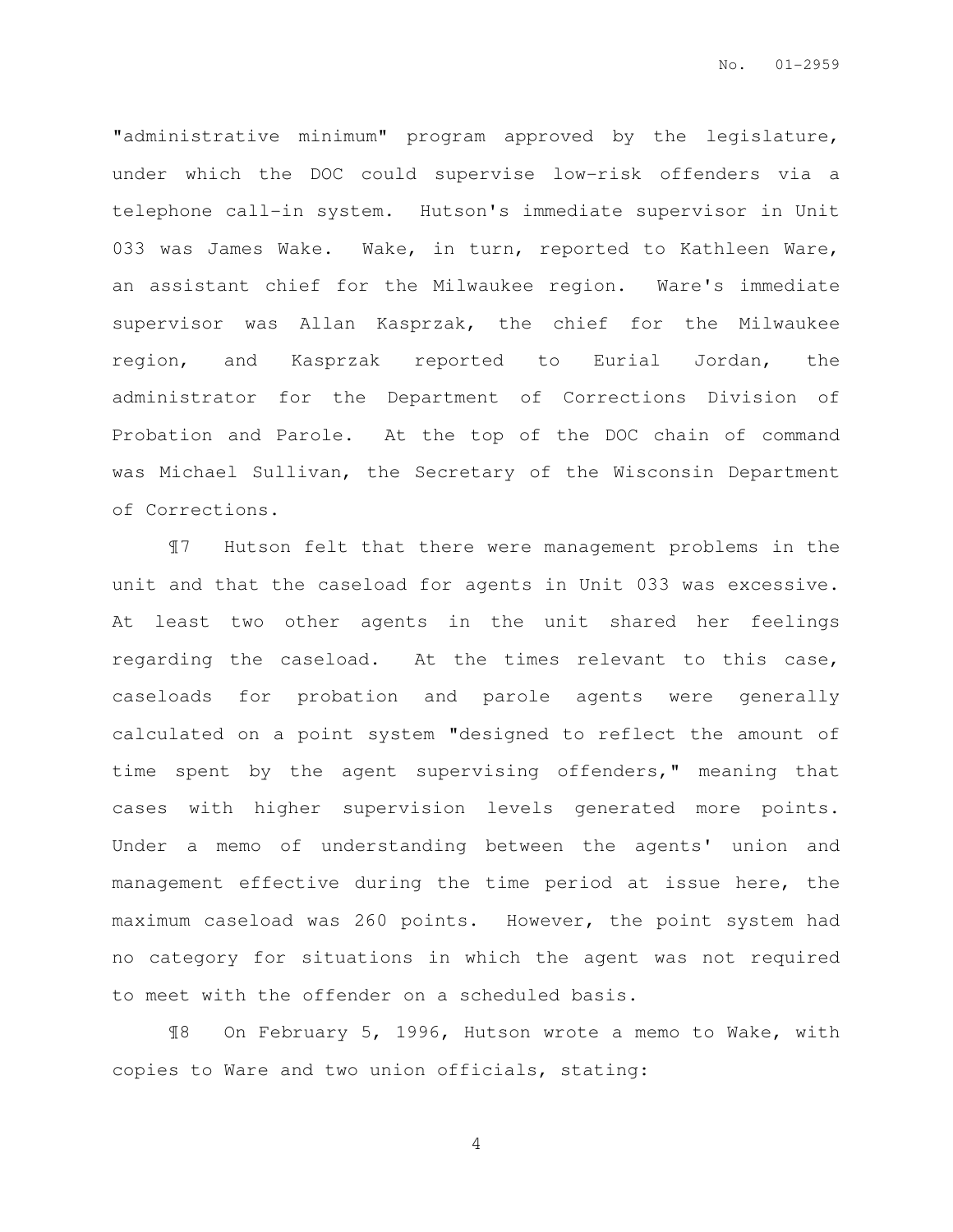I am writing this correspondence to request workload relief and/or authorized overtime of one hour per every 5.5 points over the 260 point caseload cap per our union contractual agreement for the 1995-97 contract year. I am currently supervising a total of 559 cases, 475 under my agent number and 84 for a coworker who will be out on sick leave for the next four to seven weeks. I am 319 points over the 260 maximum caseload cap. According to the [DOC] manual CC/SD standards cases classified as minimum are weighted as one point per case. I am aware of the fact that some specialized units are excluded from the 260 point caseload cap maximum. However, the exclusion only takes effect after a mutual agreement is reached between [DOC], AFSCME Council 24 and the local union. To my knowledge that has not occurred. Therefore I am fully covered under the 1995-97 contract and the agreement of a 260 workload cap maximum.

Due to the excessive workload and a caseload that continues to grow without a foreseeable end, coupled with the lack of clarity under a supervisory style that is extremely arbitrary and capricious, I have found the work environment to be highly stressful and terribly distracting to try to manage my caseload adequately and professionally. I am at this time requesting that reasonable guidelines be established that would enable me to perform my job to best meet the needs of the protection of the community, the [DOC] and myself as agent in the Minimum/Administrative unit.

Your timely response will be appreciated;

Sincerely,

Vera Hutson

¶9 On February 9, 1996, Wake responded to Hutson's memo with a memo scheduling a meeting to discuss Hutson's concerns. Ware also received a copy of Wake's memo. When Hutson subsequently informed Wake of a scheduling conflict, Wake rescheduled the meeting.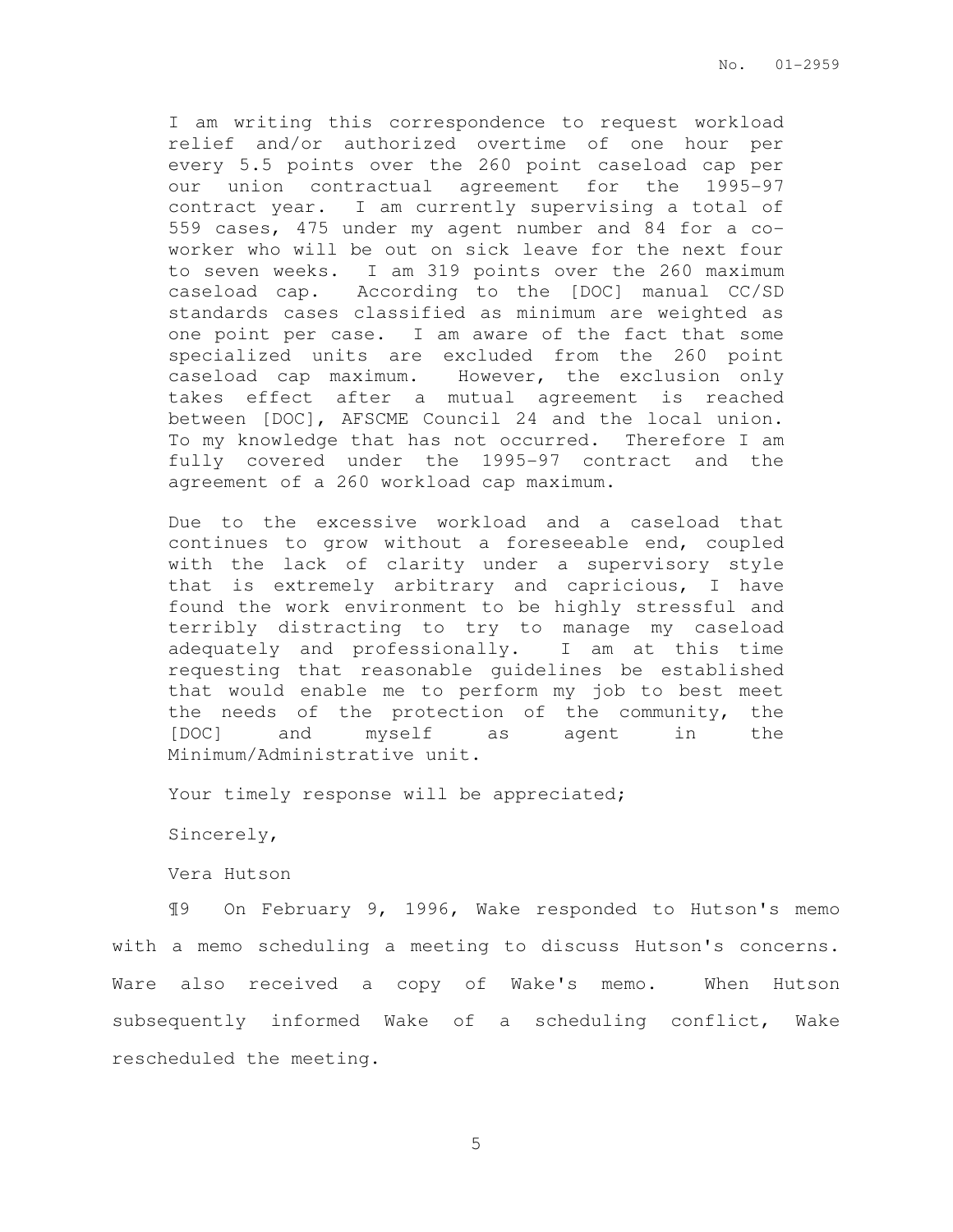¶10 Before any meeting took place, however, Wake and Hutson got into a heated argument. Hutson was out on medical leave from February 7, 1996, to February 19, 1996. According to a memo from Wake to Ware, on February 19, Hutson shouted at Wake and accused him of harassment and racism when Wake approached her regarding a case and directed her to take a particular course of action to remedy a problem that had occurred while she was gone. In response to this argument, Wake contacted two of Hutson's previous supervisors to find out about their experiences with Hutson. In talking with Wake, both of these previous supervisors noted problems working with Hutson.

¶11 On February 21, 1996, Wake filed a complaint with the DOC's Affirmative Action office, alleging that Hutson was harassing him and creating a bad work environment. As a result of the argument on February 19, 1996, Wake began a separate file on the interactions he had with Hutson lest Hutson should file a complaint against him. From that point on, Wake communicated with Hutson in writing or made sure that a third party was present when speaking with her.

¶12 On February 29, 1996, Wake, Ware, and Hutson met regarding Hutson's "workload relief" memo. Ware asked Hutson to describe the problems she observed in the unit. After hearing Hutson's comments on such issues as an absence of guidelines and problems with Wake's management of the unit, Ware explained Unit 033 was not subject to the point limits regarding caseload that applied to other units under the union memo of understanding.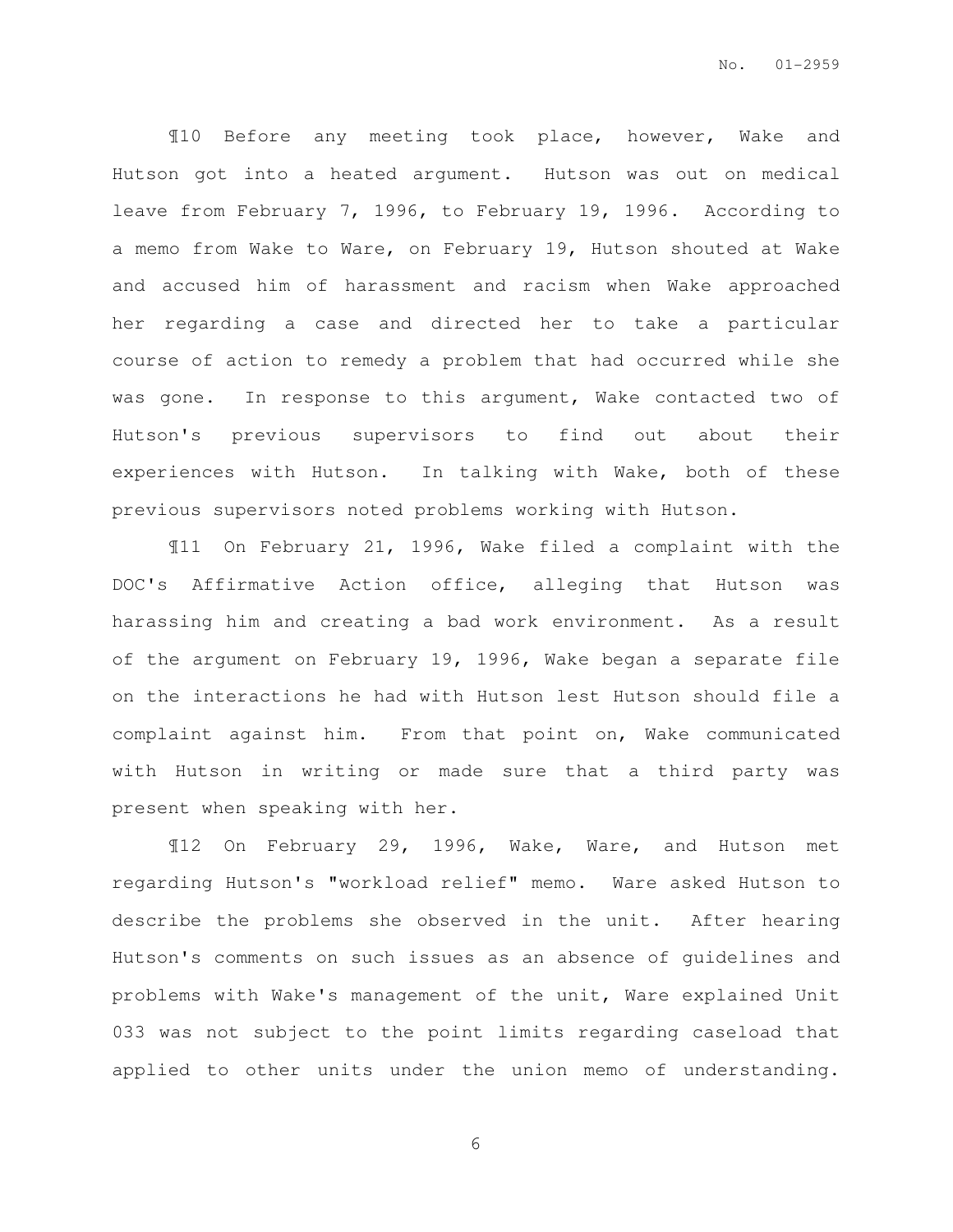Wake and Ware also met with agents Michelle McKinstry and Vicki Turner on the "workload relief" issue.

¶13 On March 5, 1996, Ware sent a memo to Hutson, McKinstry and Turner, stating, in relevant part:

As Supervisor James Wake and I have concluded meeting with each of you regarding your request for workload relief I want to advise you that no formal action to reassign workload or reduce the number of cases assigned will be taken at this time. The reasons for this are as follows:

-No point classification is assigned to cases within the unit at this time. As you were advised, the legislature removed workload credit for minimum/administrative from the CC/SD system effective Jan. 1, 1996.

-In your request you indicated that per manual chapter 02.03.01-.02 cases at minimum are assigned 1 point. As you were advised, you are not required to meet the manual standards of face to face contact or home visits as appropriate which based on a time study generated 1 point.

-At present the unit does not have an exemption to the memorandum of understanding; however, the process has been started.

¶14 Wake held a unit meeting on March 13, 1996, regarding procedures, practices, and issues within the unit. Wake terminated the meeting after Hutson stated to Wake: "You are treating us like slaves."

¶15 On March 15, 1996, Hutson wrote a memo to Allan Kasprzak. She sent copies of this memo to Wake, Ware, and a union representative. This memo stated, in part:

Allan I am sending this correspondence to you out of  $[f]$ ear and frustration. It seems no one is willi $[n]$ q to listen to our concerns regarding Jim Wake. I gave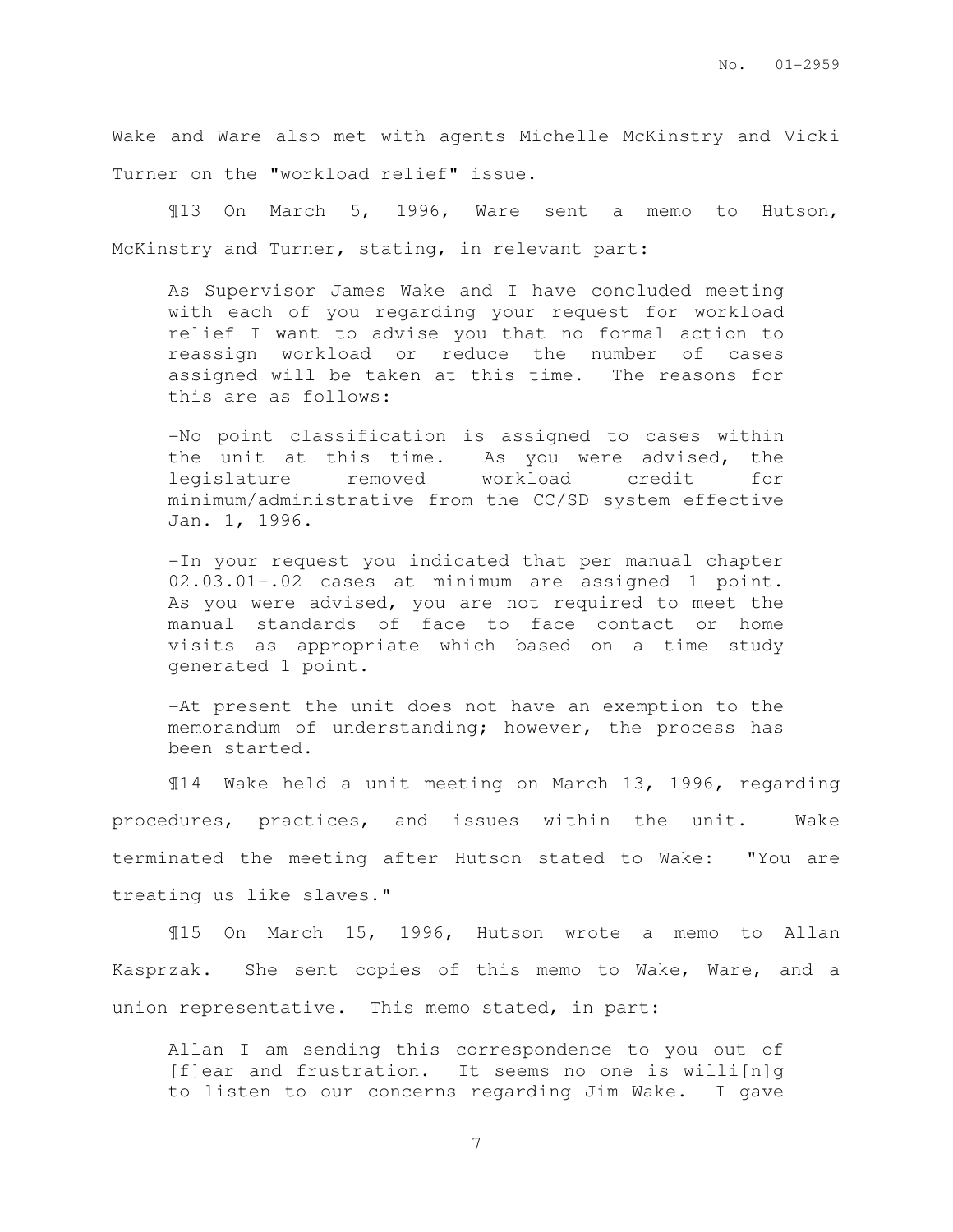a memo to you, Kathy Ware and Jim regarding workload relief. Every [sic] since I give [sic] that memo Jim['s] behavior towards me has escalated in very intimidating, harrassing [sic] and vindictive actions. The memo of 2-6-96 was addressed in a meeting with Kathy Ware and Jim and myself on 2-29-96. However, as I stated to Kathy and in the meeting with Jim present the issues were not just workload relief. The issues were also Jim's behavior as a Supervisor. I have gotten to the point that I fear for my personal safety. Especially since 3-13-1996 when Jim angrily and abruptly stopped our unit meeting. . . . Jim's demeanor has [been] and is causing the environment in the unit to be very tense. Other agents have voiced their concerns of fear for their personal safety. Something is very, very wrong down here. We should not have to work in such an environment. I am asking for your help in trying to resolve the concerns we have in this unit. As well as the above issues there are definite issues of favoritism and probably nepotism. There is a definite divide in the unit created by Jim. Due to my fearing for my personal safety, I feel the need to inform others about the concerns in this unit. I have gotten to the point that I can't focus on my work, I am very stressed when I leave work and I am starting to lose sleep because the conditions in this unit are very unsafe, unstable, and Jim Wake does not allow ANY of us to discuss the issues.

¶16 Hutson also wrote a memo to Wake on March 15, 1996,

### stating:

Jim I am leaving to go home. I will use personal time. I am afraid for my personal safety in regards to your behavior towards me. I feel very uncomfortable to the point it is affecting my job.

¶17 In response to Hutson's memo, Kasprzak promptly organized a meeting. On March 19, 1996, three meetings took place related to Hutson's complaints. The first meeting was attended by Kasprzak, Wake, Ware, Hutson, McKinstry, Turner, a union representative, and another assistant regional chief, John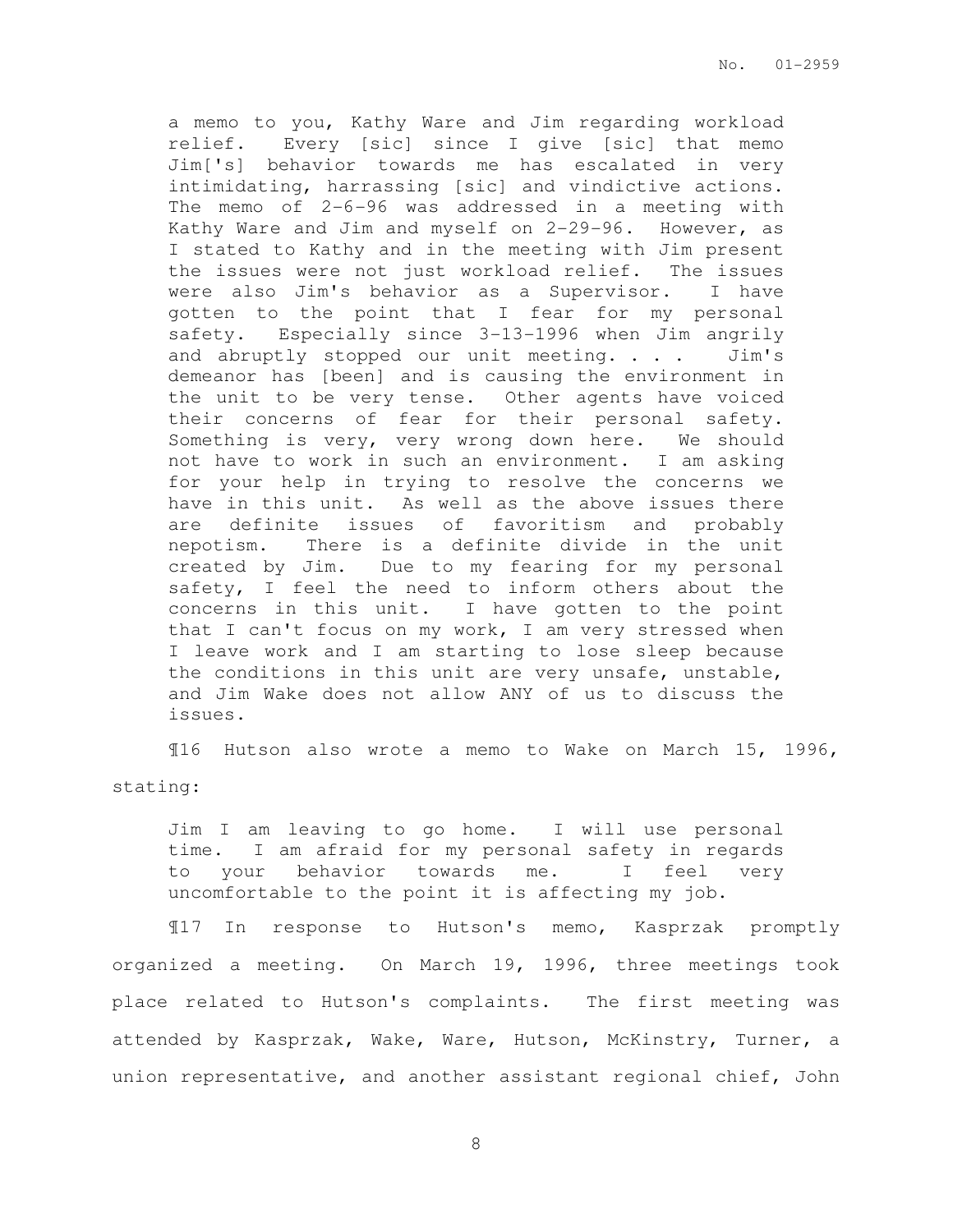Barian. Topics at this meeting included the workload and other unit issues.

¶18 The second meeting was attended by Hutson, Wake, Ware, Kasprzak, and a union representative. Here the topic was Hutson's allegation that Wake made her workplace unsafe.

¶19 Kasprzak, Wake, and Ware also gathered for a third meeting that day. Wake took contemporaneous notes at this meeting. The notes describe Kasprzak's comments regarding Hutson, Turner, and McKinstry. These notes, described by the Commission as "accurately describ[ing] Mr. Kasprzak's comments" state, in part:

-I am a wimp for saying that I was extremely upset and hurt by remarks Vera has made. He said he would not move me, even temporarily, this would [undecipherable] like caving in to them.

. . . .

-It was like a pack of dogs seeing someone in fear if I was to show hurt or weakness - the "dogs" would attack me if they saw weakness.

. . . .

-The strategy is to separate them (the trouble makers) and grind them down one by one[.]

-The way to beat a bully is to beat him senseless.

. . . .

I just ignore harassment complaints against me. The Dept will ride it out and the complainant will be bought off and the reward to them (complainant is piddly). They gave [an agent] \$7000. After attorney fees she got nothing.

This is all part of being a manager.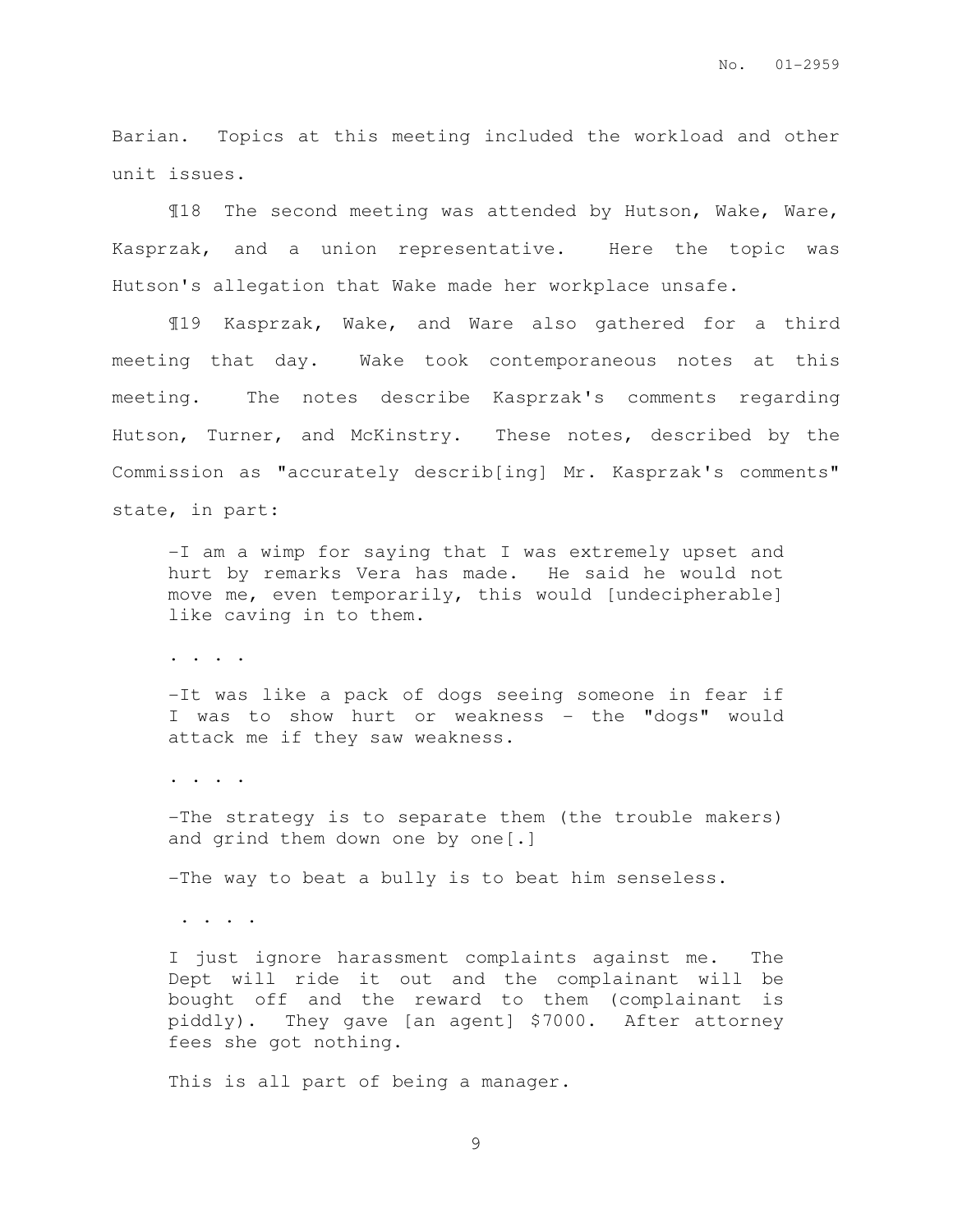Wake reported these comments to Eurial Jordan. Jordan later spoke with Kasprzak, telling him that the comments at the March 19 meeting were inappropriate.

¶20 In a memo dated March 19, 1996, Kasprzak memorialized the "outcomes" of the meetings, stating, among other things, that the caseload classification would be checked on and members of the unit pledged to work on attaining a harassment free work environment.

¶21 On March 29, 1996, Hutson spoke with DOC Secretary Michael Sullivan regarding Unit 033. Hutson then sent Sullivan a memo on April 22, 1996, with the subject "Re: Harassment, [R]etaliation, Intimidation & Racial Discrimination from Kathy Ware [Assistant] Chief, James Wake Unit Supervis[or]" and requesting assistance with the issues relating to Wake and Ware.

¶22 In a memorandum dated April 19, 1996, Ware directed Hutson to report for an investigatory interview related to allegations that Hutson violated several work rules. An investigatory interview was conducted on April 30, 1996. Hutson attended with a union representative. Ware prepared a report summarizing the results of the interview that she submitted to Eurial Jordan in a memorandum dated May 6, 1996. Ware recommended that there be a pre-disciplinary hearing for violation of work rules.

¶23 Sometime in April 1996, Hutson filed a complaint alleging discrimination based on race and military status with the DOC Affirmative Action office. This complaint was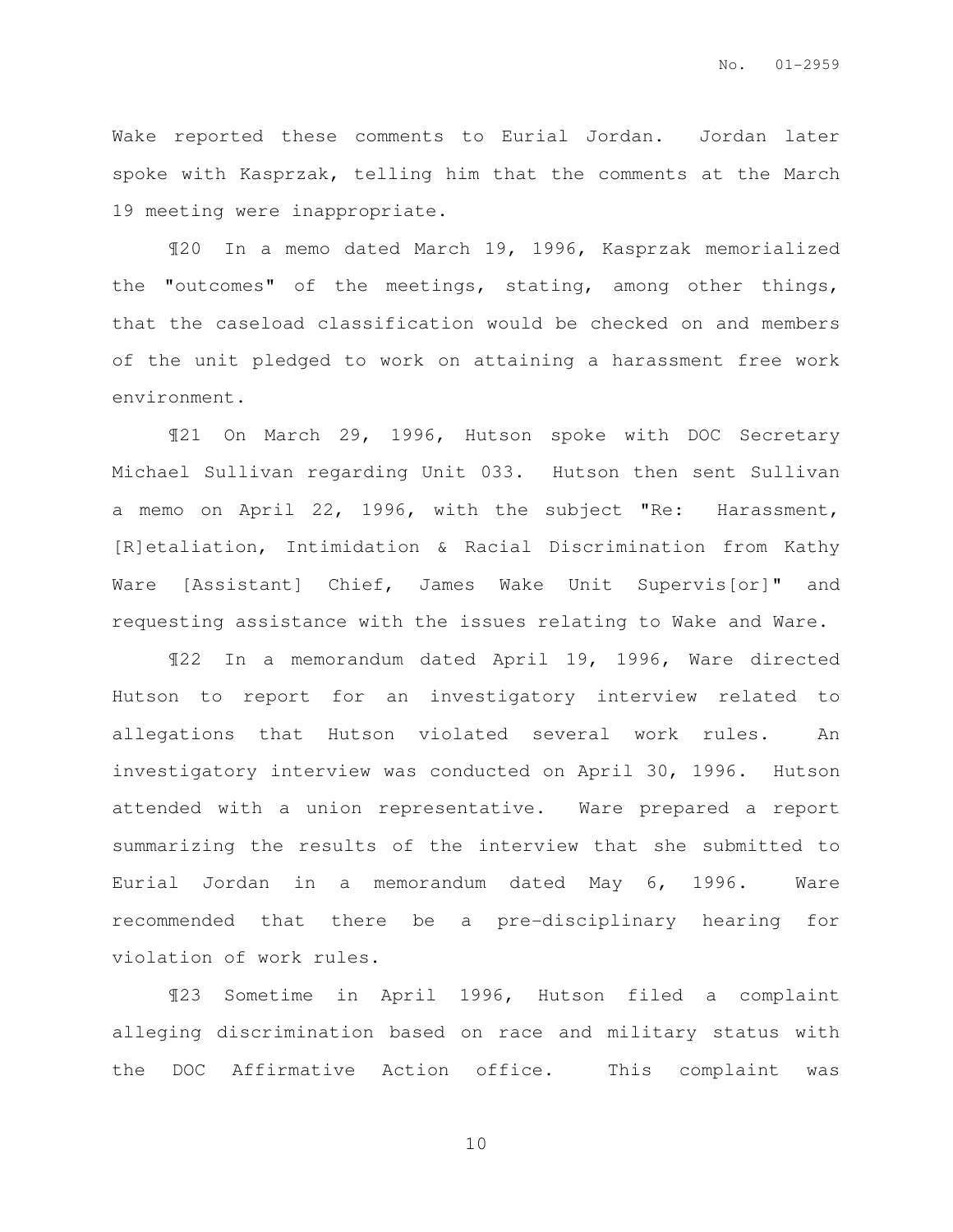subsequently investigated and resulted in a finding of "no probable cause."

¶24 Hutson was out on medical leave from May 9 to June 10, 1996. Effective June 10, 1996, Hutson transferred out of Unit 033.

¶25 In May 1996, Hutson was directed to report for a predisciplinary hearing. Hutson objected to Ware presiding over the proceeding, so Assistant Chief John Barian handled the hearing. The hearing took place sometime during the summer of 1996, and Barian issued a pre-disciplinary report to Jordan on August 6, 1996, finding that "[t]he investigation supports just cause and mitigation seems to be more of offering excuses" and recommending that Hutson be disciplined. On August 19, 1996, Hutson received a written reprimand. The reprimand states that Hutson violated three work rules:

Work Rule A-1: "Insubordination, disobedience, or failure to carry out assignments or instructions."

Work Rule A-4: "Negligence in performance of assigned duties."

Work Rule A-13: "Intimidating, interfering with, harassing (including sexual or racial harassment), demeaning, or abusive language in dealing with others."

The reprimand included a list of seven violations including harassment of an offender, accusing a co-worker of spying for management, and failing to take appropriate action in several of her cases. According to the Commission's findings, Hutson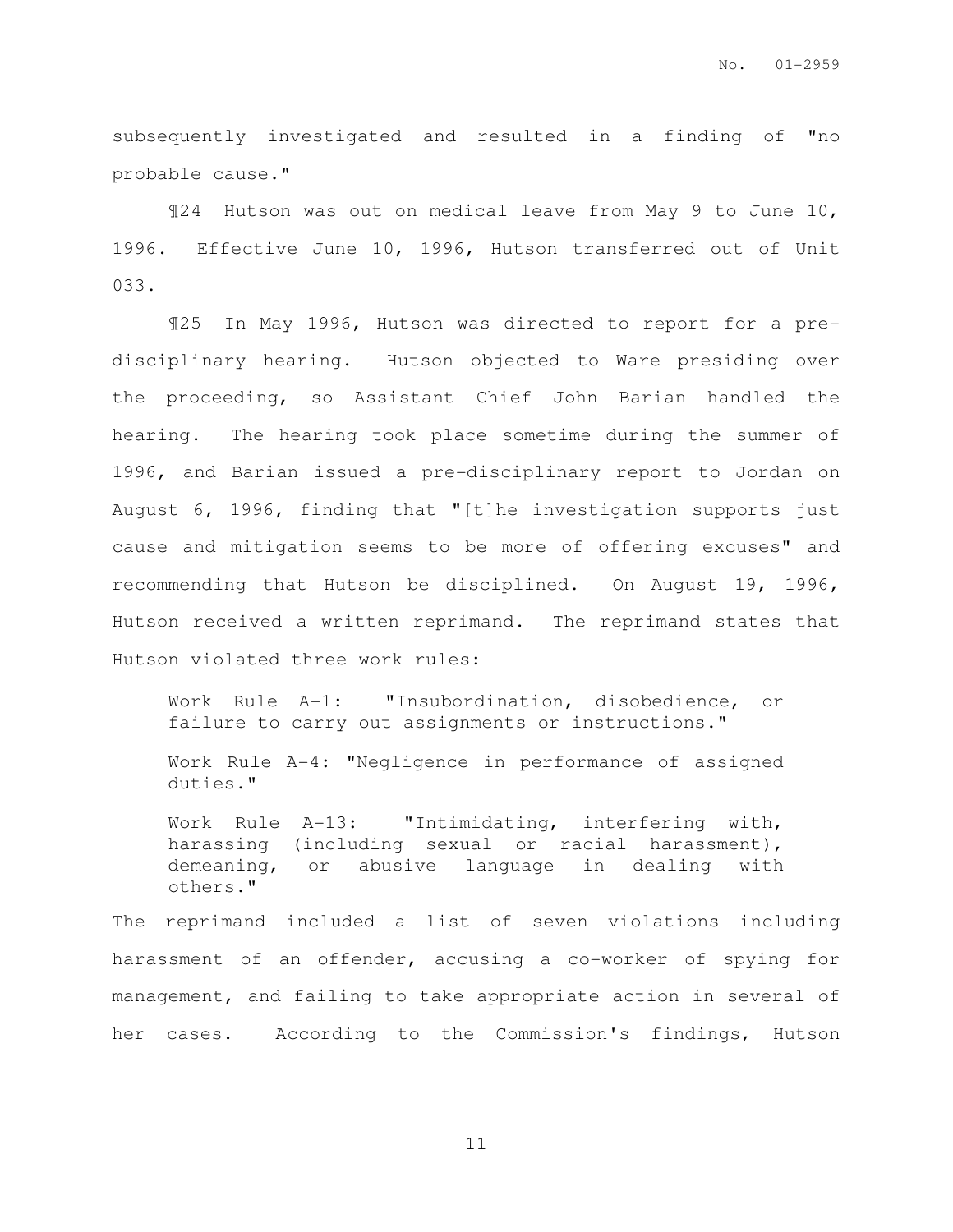appealed the discipline to arbitration, but the imposition of the written reprimand was upheld.

¶26 Hutson filed a complaint with the Commission against the DOC on June 6, 1996, alleging that she was discriminated against on the basis of her military status and race and that she was retaliated against in violation of the Wisconsin Fair Employment Act (FEA), Wis. Stats. §§ 111.31-111.395, and the whistleblower law, Wis. Stats. §§ 230.80-230.89. Later, the parties agreed that the issue to be resolved by the Commission was narrowed to whether she was retaliated against for activities protected under the FEA or the whistleblower law.

¶27 Between May 11, 1999 and June 24, 1999, the Commission held a five-day hearing on Hutson's claims. On August 28, 2000, the Commission dismissed the complaint, finding: 1) that Hutson "failed to engage in a protected activity under the whistleblower law;" and 2) the violations alleged against Hutson were supported in the record, the disciplinary process for the violations began before Hutson engaged in activity protected under the FEA, and therefore, the decision to reprimand Hutson was not based on the FEA protected activities. Specifically related to Hutson's whistleblower law claims, the Commission found that her February 5, 1996 memo failed to satisfy the statutory requirements of a disclosure of "information" relating to "mismanagement." The Commission found that there was no "pattern of incompetent management actions" as required by Wis. Stat. § 230.80(7), because the statutory language "reflects a clear legislative intent to provide the protections of the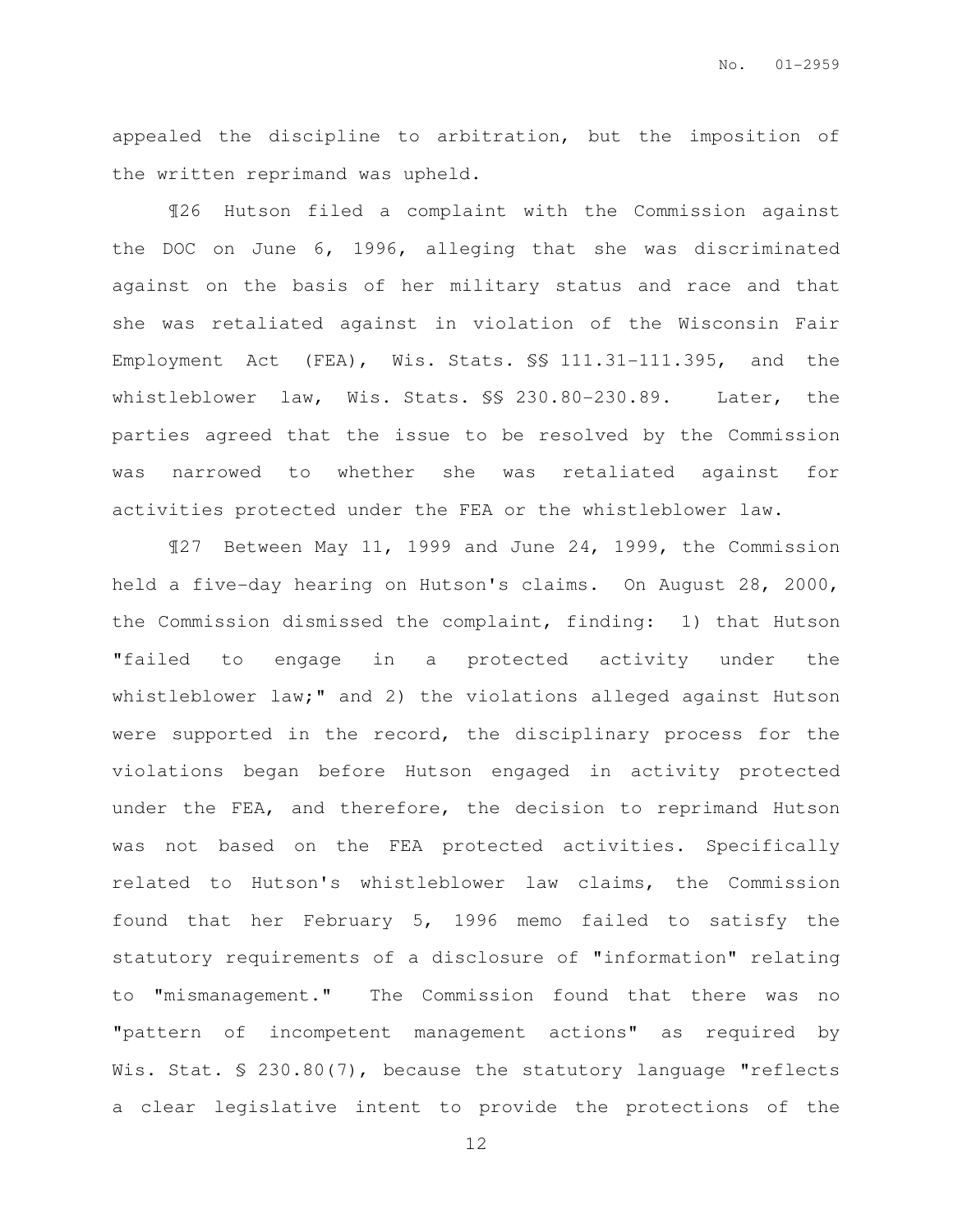whistleblower law to only those employees who identify a series of incompetent management actions, i.e. more than an isolated instance of alleged mismanagement." (Emphasis in original.)

¶28 Hutson sought review of the Commission's decision in circuit court. The circuit court affirmed the Commission's ruling on September 20, 2001. Hutson again appealed the ruling regarding her whistleblower claim.<sup>3</sup> On September 10, 2002, the court of appeals reversed and remanded the case to the Commission, finding that a "pattern" could be established by a single act and that, therefore, the Commission erred in its determination that Hutson's February 5, 1996 memo was not a protected disclosure of information under the whistleblower law. We accepted the State's petition for review on December 10, 2002. We now reverse.

### II

¶29 We must first address the proper standard of review. An agency's findings of fact will not be overturned as long as they are supported by substantial evidence; "we may not substitute our judgment for that of [the agency's] as to the weight of the evidence." Kannenberg v. LIRC, 213 Wis. 2d 373, 384, 571 N.W.2d 165 (Ct. App. 1997); see also Jicha v. DILHR, 169 Wis. 2d 284, 290, 485 N.W.2d 256 (1992).

 $\overline{a}$ 

<sup>3</sup> Hutson did not appeal the ruling upon her Wisconsin Fair Employment Act claims. Also, those claims have not been raised in the appeal to this court. Hutson has therefore waived these claims and we do not address them.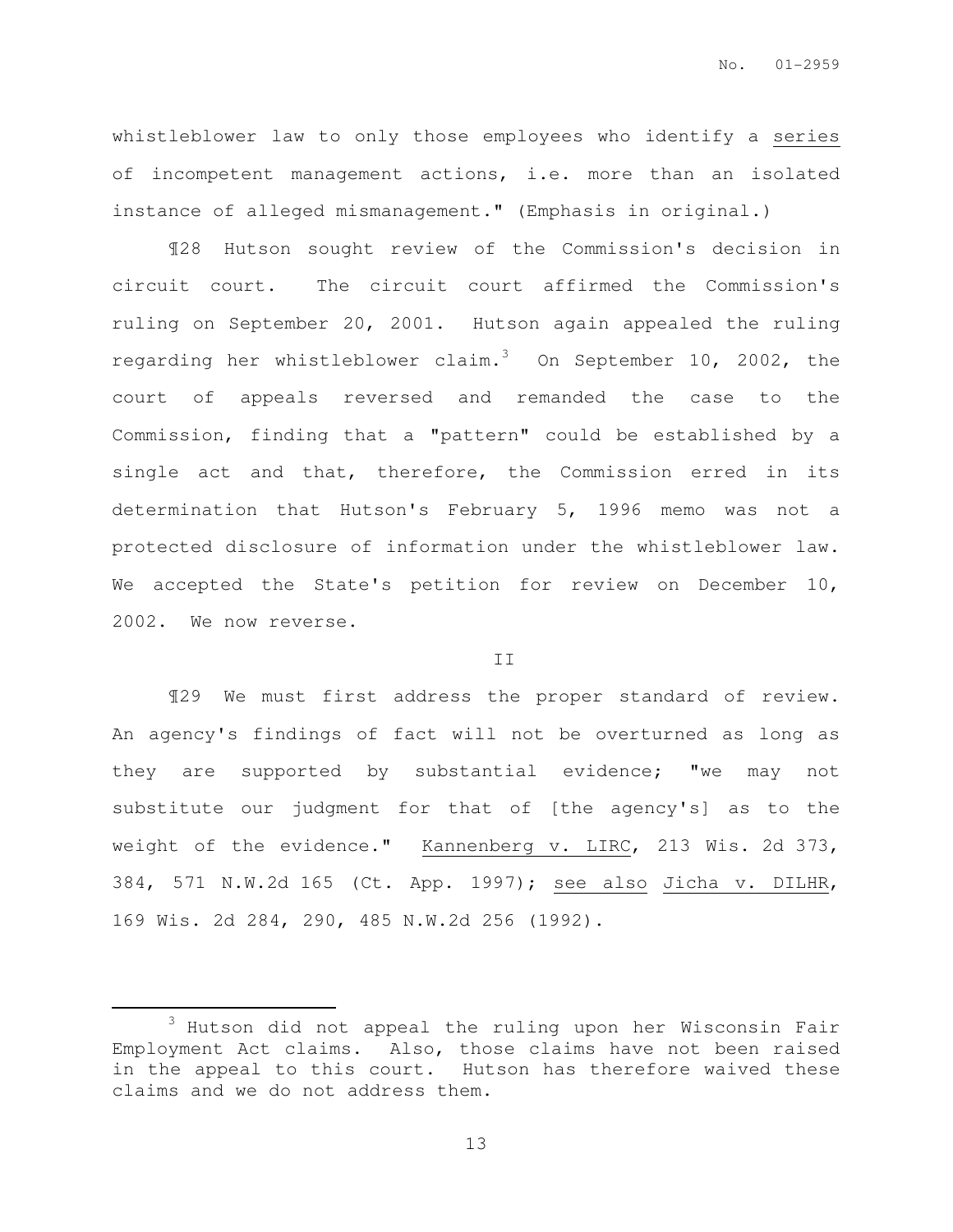¶30 This case also requires us to interpret the statutory language of the whistleblower law, Wis. Stat. §§ 230.80-230.89. The purpose of statutory construction is to discern the intent of the legislature. Kelley Co. v. Marquardt, 172 Wis. 2d 234, 247, 493 N.W.2d 68 (1992) (quoting Terry v. Mongin Ins. Agency, 105 Wis. 2d 575, 583, 314 N.W.2d 349 (1982)).

¶31 Statutory interpretation is a question of law that we review de novo, and as such, we are not bound by an agency's interpretation. Harnischfeger Corp. v. LIRC, 196 Wis. 2d 650, 659, 539 N.W.2d 98 (1995); Sauk County v. WERC, 165 Wis. 2d 406, 413, 477 N.W.2d 267 (1991); Kannenberg, 213 Wis. 2d at 384. However, this court has generally applied one of three levels of deference to agency conclusions of law and statutory interpretation: great weight, due weight, or de novo. See Sauk County, 165 Wis. 2d at 413-14; Jicha, 169 Wis. 2d at 290-91. The degree of deference given to an agency's statutory interpretation depends upon the extent to which the "administrative agency's experience, technical competence, and specialized knowledge aid the agency in its interpretation and application of the statute." Kelley Co., 172 Wis. 2d at 244; see also State ex rel. Parker v. Sullivan, 184 Wis. 2d 668, 699, 517 N.W.2d 449 (1994) (the level of deference "depends on the comparative institutional capabilities and qualifications of the court and the administrative agency").

¶32 This court has found that "great weight," the highest level of deference, is appropriately accorded when certain conditions are met: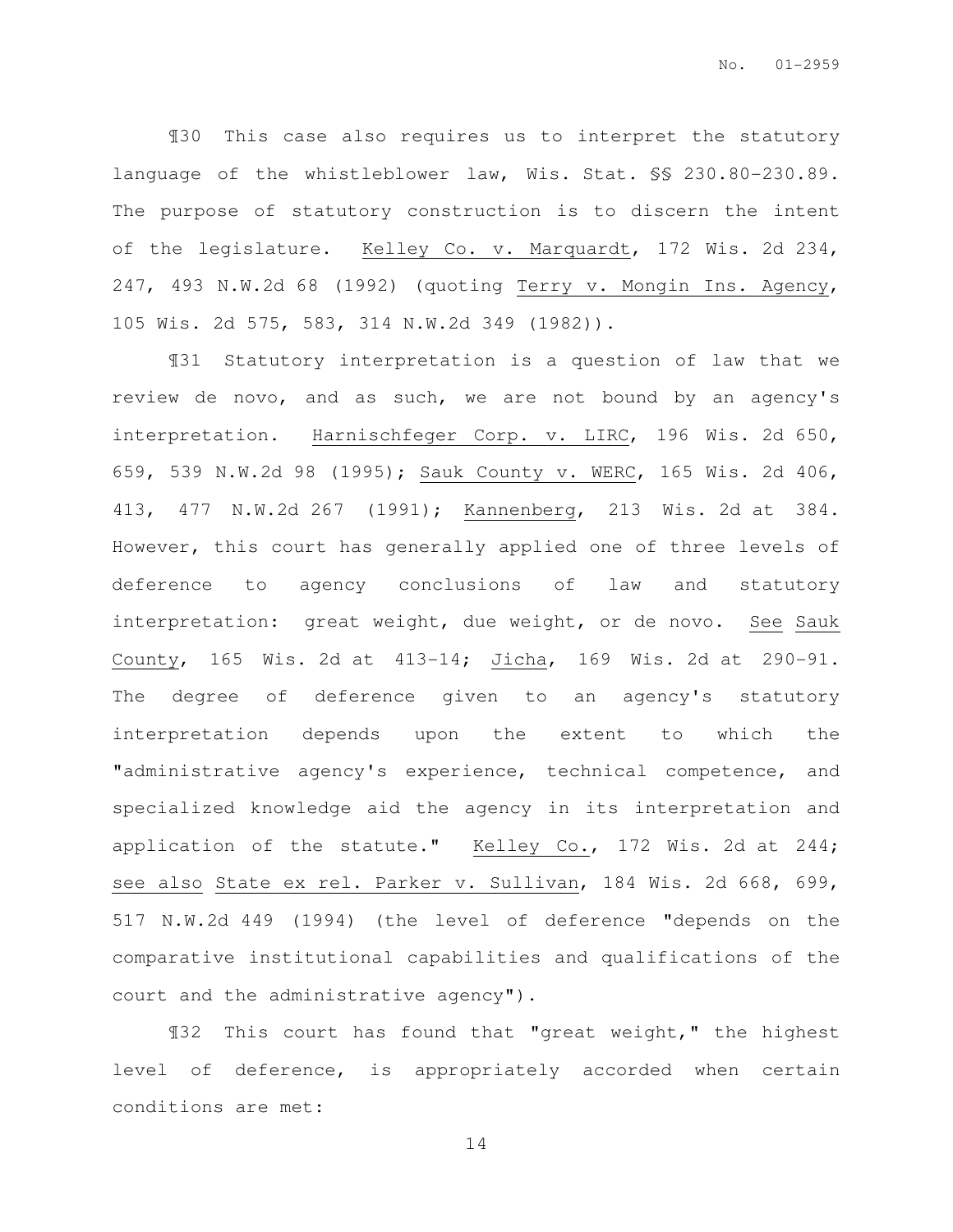(1) the agency was charged by the legislature with the duty of administering the statute; (2) [] the interpretation of the statute is one of long-standing; (3) [] the agency employed its expertise or specialized knowledge in forming the interpretation; and (4) [] the agency's interpretation will provide uniformity and consistency in the application of the statute.

UFE Inc. v. LIRC, 201 Wis. 2d 274, 284, 548 N.W.2d 57 (1996) (quoting Harnischfeger Corp., 196 Wis. 2d at 660). Further, "[w]here a legal question is intertwined with factual determinations or with value or policy determinations . . . a court should defer to the agency which has primary responsibility for determination of fact and policy." Sauk County, 165 Wis. 2d at 413 (quoting West Bend Education Ass'n v. WERC, 121 Wis. 2d 1, 12, 357 N.W.2d 534 (1984)). The "great weight" standard has been called the general rule in Wisconsin. Id. Under this standard, as long as the agency interpretation is reasonable and not contrary to the clear meaning of the statute, it will be upheld, even if the court finds that another interpretation is more reasonable. UFE, 201 Wis. 2d at 286-87; Kannenberg, 213 Wis. 2d at 385.

¶33 The middle level of deference is known as "due weight" or "great bearing." Kelley Co., 172 Wis. 2d at 244. The "due weight" standard is used "if the agency decision is 'very nearly' one of first impression." Sauk County, 165 Wis. 2d at 413-14. Put another way, we give "due weight" under circumstances where "the agency has some experience in an area, but has not developed the expertise which necessarily places it in a better position to make judgments regarding the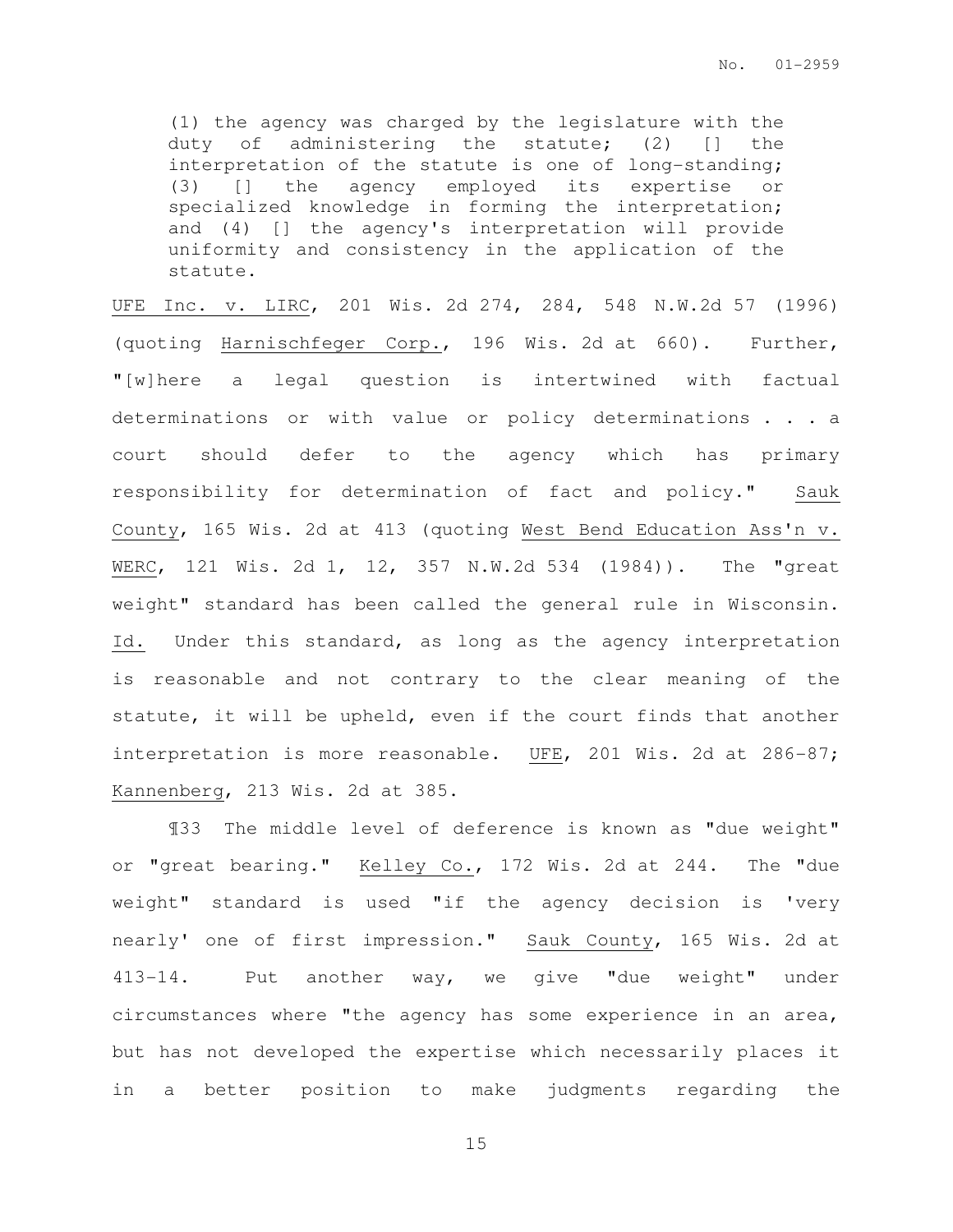interpretation of the statute than a court." UFE, 201 Wis. 2d at 286. As we have noted previously, deference to the agency's interpretation under these circumstances is not warranted based on the agency's expertise per se; rather, it is based on the fact that the legislature entrusted enforcement of the particular statute to the agency. Id. We have further explained the reasoning behind and application of this standard:

Since in such situations the agency has had at least one opportunity to analyze the issue and formulate a position, a court will not overturn a reasonable agency decision that comports with the purpose of the statute unless the court determines that there is a more reasonable interpretation available.

Id. at 286-87.

¶34 The lowest level of deference accorded is de novo review, under which the agency's interpretation is given no weight at all. Sauk County, 165 Wis. 2d at 414. This standard is only applied when the issue is "clearly one of first impression" for the agency or "when an agency's position on an issue has been so inconsistent so as to provide no real guidance." UFE, 201 Wis. 2d at 285 (internal citations omitted).

¶35 The Commission argues that its interpretation is entitled to "great weight" deference. There does appear to be some support for such deference. First, the legislature has charged the Commission with enforcement of the whistleblower law provisions. Second, although the Commission only cited to one of its prior cases in analyzing Hutson's whistleblower claim, Pfeffer v. UW (Parkside), 96-0109-PC-ER, 3/14/97, the Commission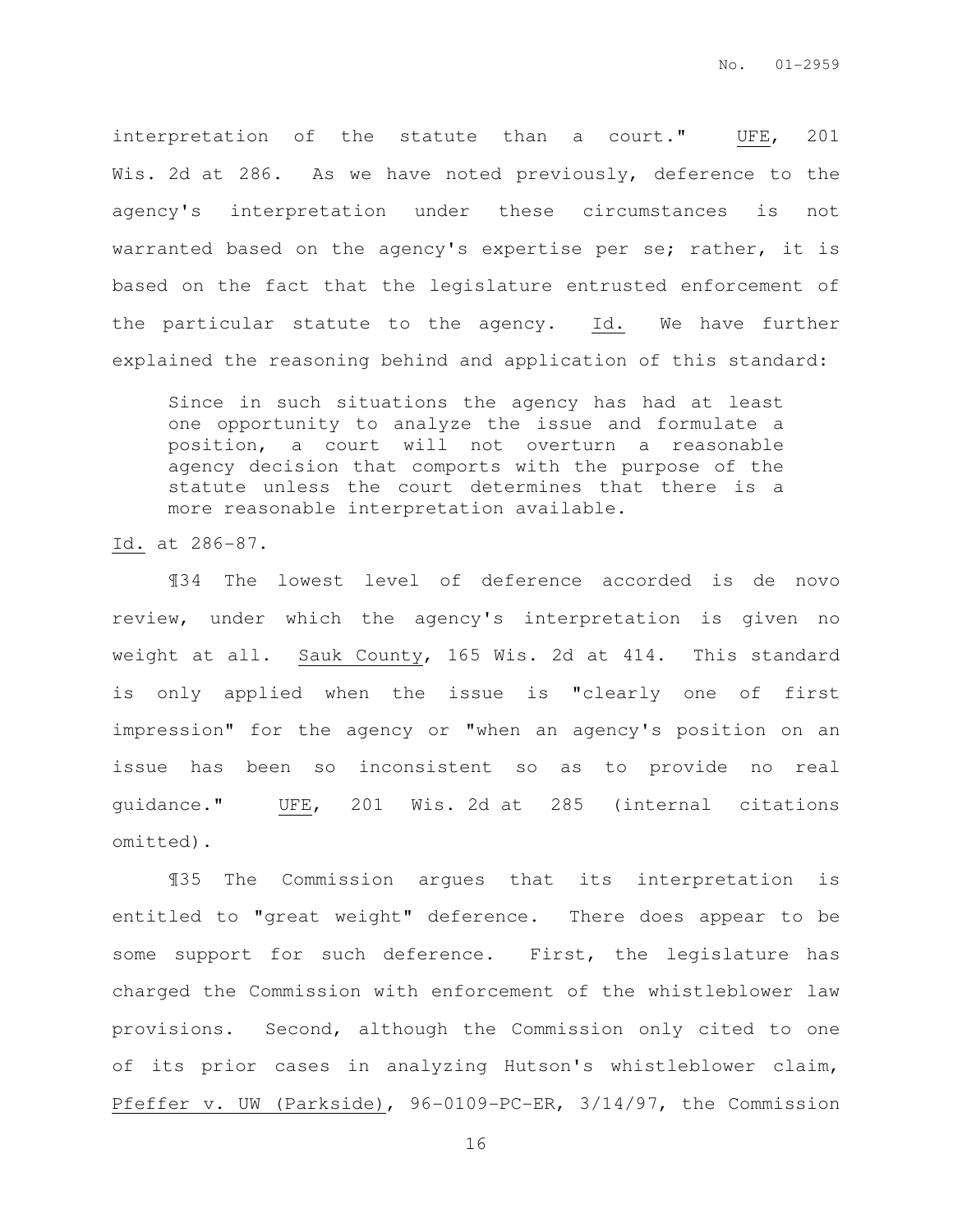has, in several additional cases, interpreted the sufficiency of disclosures under the whistleblower law, including cases requiring interpretation of the terms "pattern of incompetent management actions." See Duran v. DOC, 94-0005-PC-ER, 10/4/94; Sadlier v. DHSS, 87-0046, 0055-PC-ER, 3/30/89; Kortman v. UW-Madison, 94-0038-PC-ER, 11/17/95; Elmer v. Dept. of Agriculture, Trade & Consumer Protection, 94-0062-PC-ER, 11/14/96 (dealing more generally with sufficiency of a claim of protection under the whistleblower law). Several of these cases are distinguishable in that they deal with motions to dismiss where the standards applied are more lenient; nevertheless, the Commission has had cause, over a period of years, to examine the standards for a protected disclosure of "information" relating to "mismanagement." In Sadlier, 87-0046, 0055-PC-ER, 3/30/89, at 43, for example, the Commission explicitly found that a grievance did not qualify as a protected disclosure, meeting the definition of "mismanagement," because the complaint referred to only one action as opposed to "'a pattern' of actions." The Commission noted there was no indication in the case that the interview complained of was one of a series of interviews. Id. Third, applying the Commission's interpretation would lend uniformity and consistency to application of this statute. Finally, the Commission has, at least arguably, dealt with a policy determination related to the whistleblower law by interpreting "pattern" to require more than one incompetent management action.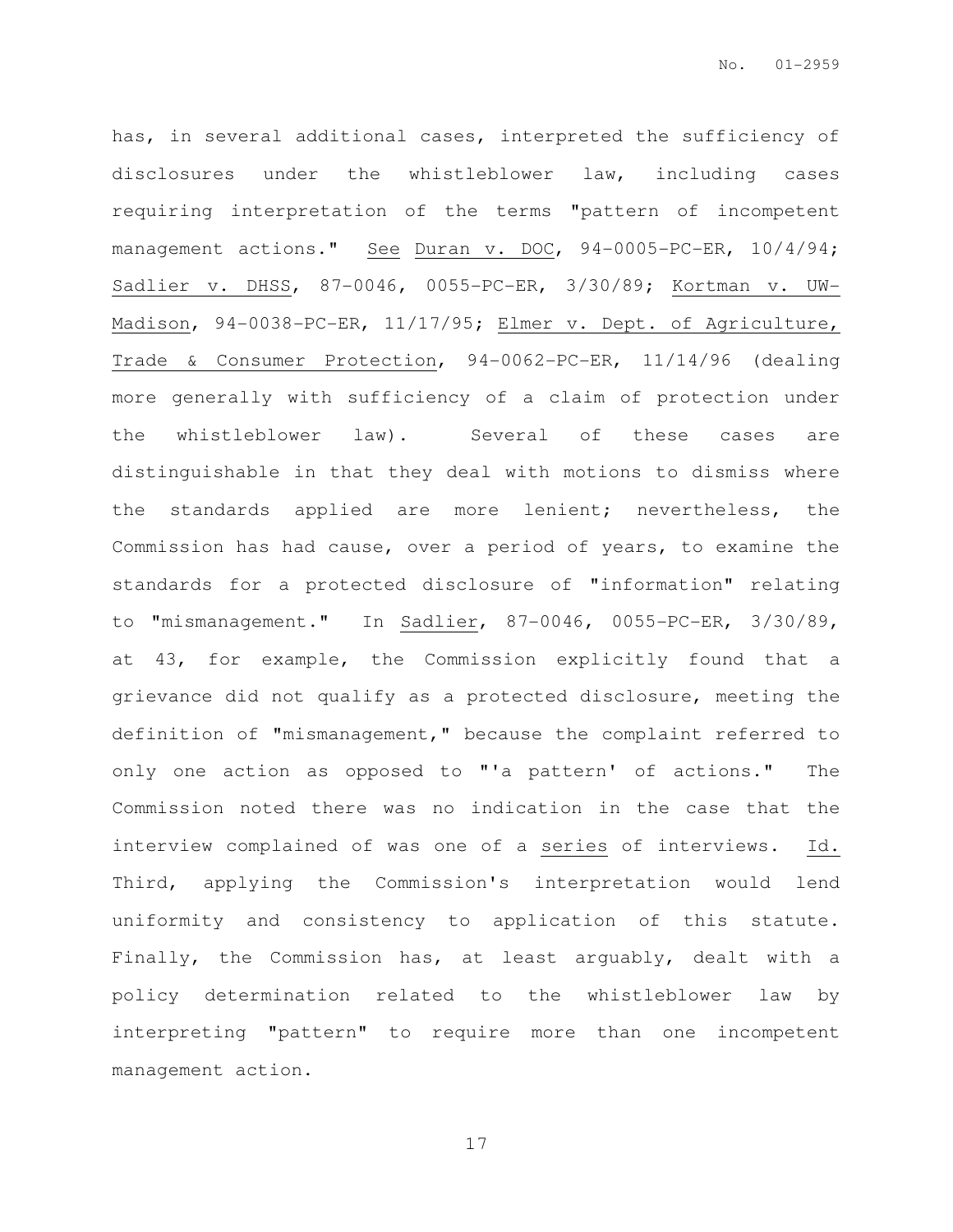¶36 Because several of the Commission's precedents have dealt with the less stringent standards relating to motions to dismiss and are distinguishable on that ground,  $4$  and because the Commission has not necessarily developed or employed any "special expertise" in applying the statutory language, we apply a "due weight" standard. Even applying such a standard, however, we conclude that the Commission's interpretation of the statutory language is correct and should be upheld, because its interpretation is more reasonable than that argued by Hutson. Even if they were equally reasonable, we would uphold the Commission's interpretation, because, as we noted in UFE, 201 Wis. 2d at 287 n.3, "[u]nder either due weight or great weight deference, an equally reasonable interpretation of a statute should not be chosen over the agency's interpretation."

### III

¶37 The policy behind Wisconsin's whistleblower law, Subchapter III of Chapter 230 of the Wisconsin Statutes and entitled "Employe[e] Protection," was to protect employees from retaliation and encourage disclosure of certain information. Wis. Stat. § 230.01(2). However, the statutes provide specific

 $\overline{a}$ 

 $4$  In Canter (Kihlstrom) v. UW-Madison, 86-0054-PC-ER, 6/8/88, at 4-5, the Commission explained its analysis for a motion to dismiss: "The respondent's motion for failure to state a claim requires the Commission to analyze the complainant's allegations liberally in favor of the complainant and to grant the motion only if it appears with certainty that no relief can be granted." If the motion is denied, the respondent is free to raise the contention again during subsequent hearings. See id. at 8; Duran v. DOC, 94-0005-PC-ER, 10/4/94, at 8.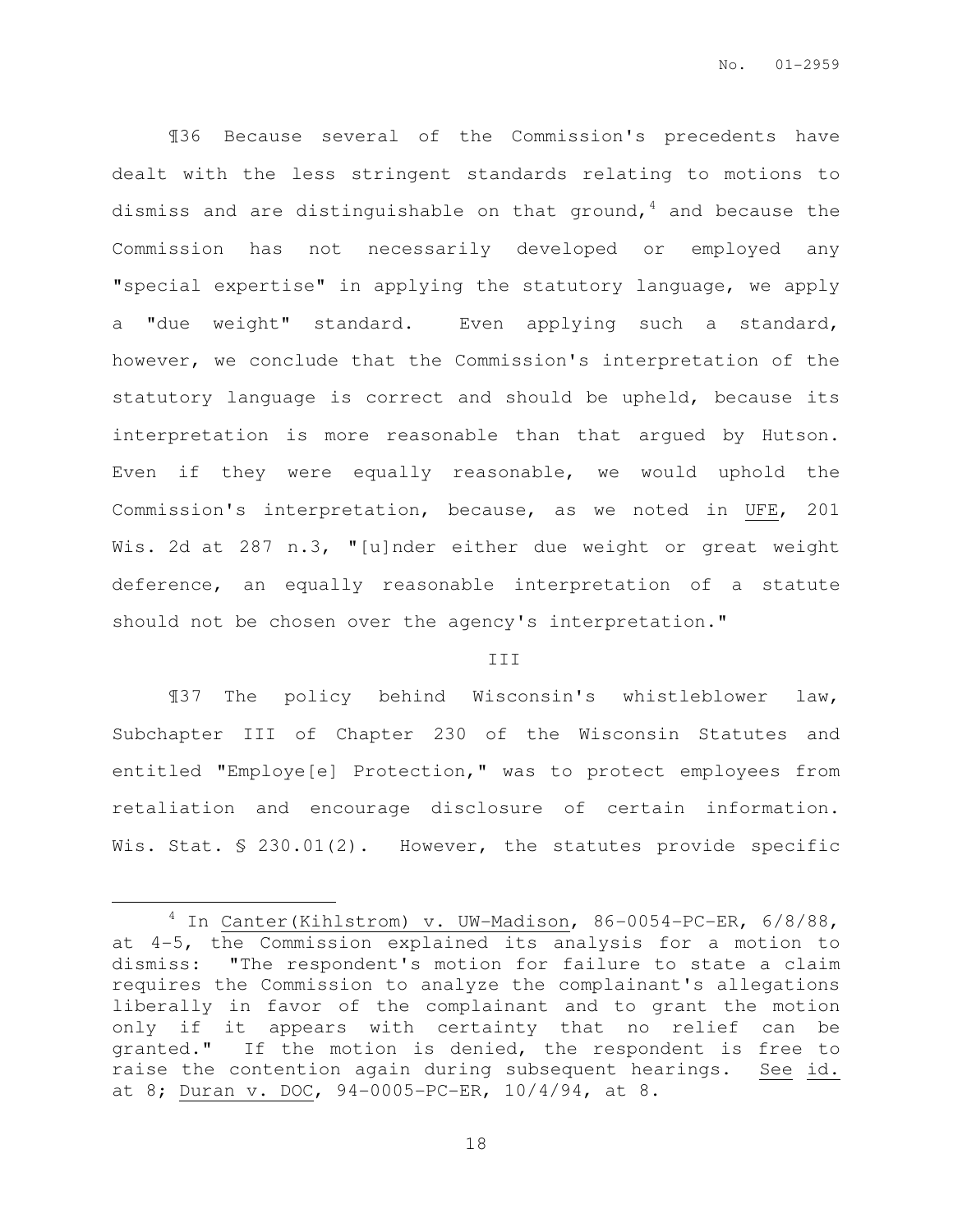parameters for protection. Although these protective statutes are to be liberally construed, see Wis. Stat. § 230.02, only certain disclosures made a particular way and regarding a subject matter covered in the statute will qualify for protection. As the Commission has noted in interpreting the whistleblower law:

[T]he whistleblower law covers only certain specific kinds of disclosures made in specific ways. The legislature obviously did not intend to provide blanket protection for any kinds of employe utterances which might result in retaliation by the employing agency.

Elmer, 94-0062-PC-ER, 11/14/96 at 4.

¶38 In order to gain protection under the whistleblower law, an employee must meet the requirements laid out in the relevant statutory provisions. Wisconsin Stat. 230.83(1) provides: "No appointing authority, agent of an appointing authority or supervisor may initiate or administer, or threaten to initiate or administer, any retaliation against an employee." "Retaliatory action" is defined in Wis. Stat. § 230.80(8) and includes disciplinary action taken because "[t]he employee lawfully disclosed information under s. 230.81 or filed a complaint under s. 230.85(1)."

¶39 Before an employee is entitled to protection, the employee must make a disclosure of information in writing, typically to his or her supervisor. Wis. Stat. § 230.81(1)(a). "Information" is defined in Wis. Stat. § 230.80(5):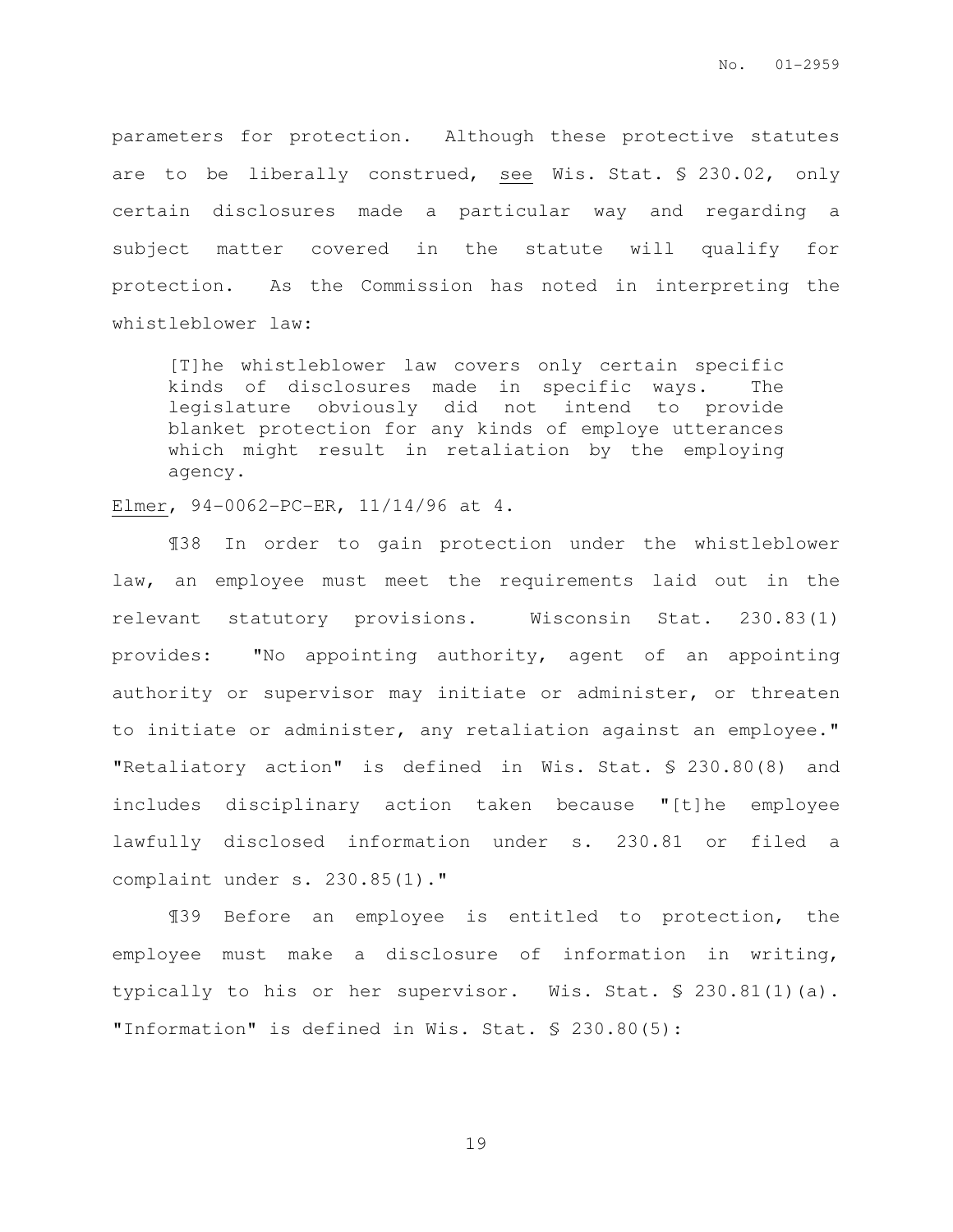"Information" means information gained by the employe which the employe reasonably believes demonstrates:

(a) A violation of any state or federal law, rule or regulation.

(b) Mismanagement or abuse of authority in state or local government, a substantial waste of public funds or a danger to public health and safety.

Mismanagement is, in turn, more precisely defined in Wis. Stat. § 230.80(7):

"Mismanagement" means a pattern of incompetent management actions which are wrongful, negligent or arbitrary and capricious and which adversely affect the efficient accomplishment of an agency function. "Mismanagement" does not mean the mere failure to act in accordance with a particular opinion regarding management techniques.

(Emphasis added.) Thus, only disclosures of "information" that meet the statutory criteria qualify for protection under the whistleblower law.

¶40 Before proceeding to examine the merits of Hutson's claim, we note that Hutson has consistently disputed the Commission's findings regarding the basis for her claims. We must clarify exactly what "disclosures" Hutson has claimed are protected by the whistleblower law and further, what type of "information" she has alleged the disclosures to contain. Under the definition of "information" in Wis. Stat. § 230.80(5)(a), an employee is protected for disclosures of information that relate to one of four issues: mismanagement, abuse of authority in state or local government, substantial waste of public funds, or danger to public health and safety. The only claim made in this case is mismanagement. At oral argument in this case, there was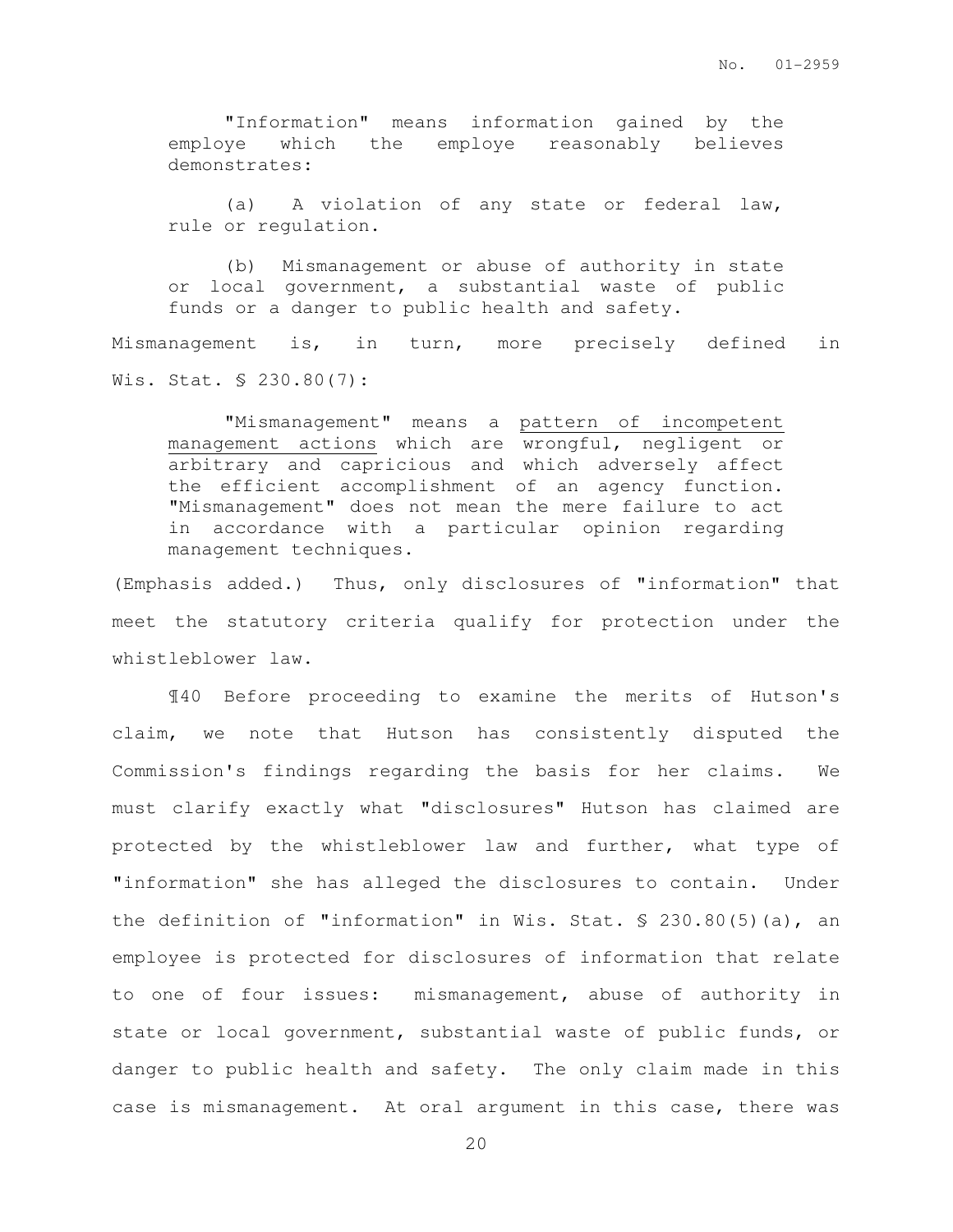some discussion regarding whether or not the information Hutson disclosed might fit the "public health and safety" category. We need not decide that issue. The record from the Commission makes clear that Hutson only made claims under the FEA and under the whistleblower law. Regarding the whistleblower law allegations, the record also makes clear that Hutson's only claim was that of mismanagement. Since other potential claims or characterizations of the information were not argued before the Commission, Hutson may not now attempt to raise such arguments here. Thus, this court only examines whether Hutson disclosed information related to "mismanagement" that triggers protection from retaliation under Wis. Stat. § 230.83.

¶41 We must also establish what specific disclosure of information Hutson claims is protected under whistleblower law. Throughout the appellate process, Hutson has claimed that her February 5, 1996 memo is but one of several disclosures that should be protected under the whistleblower law. However, the Commission argues that the only disclosure at issue is the February 5 memo. The circuit court and the court of appeals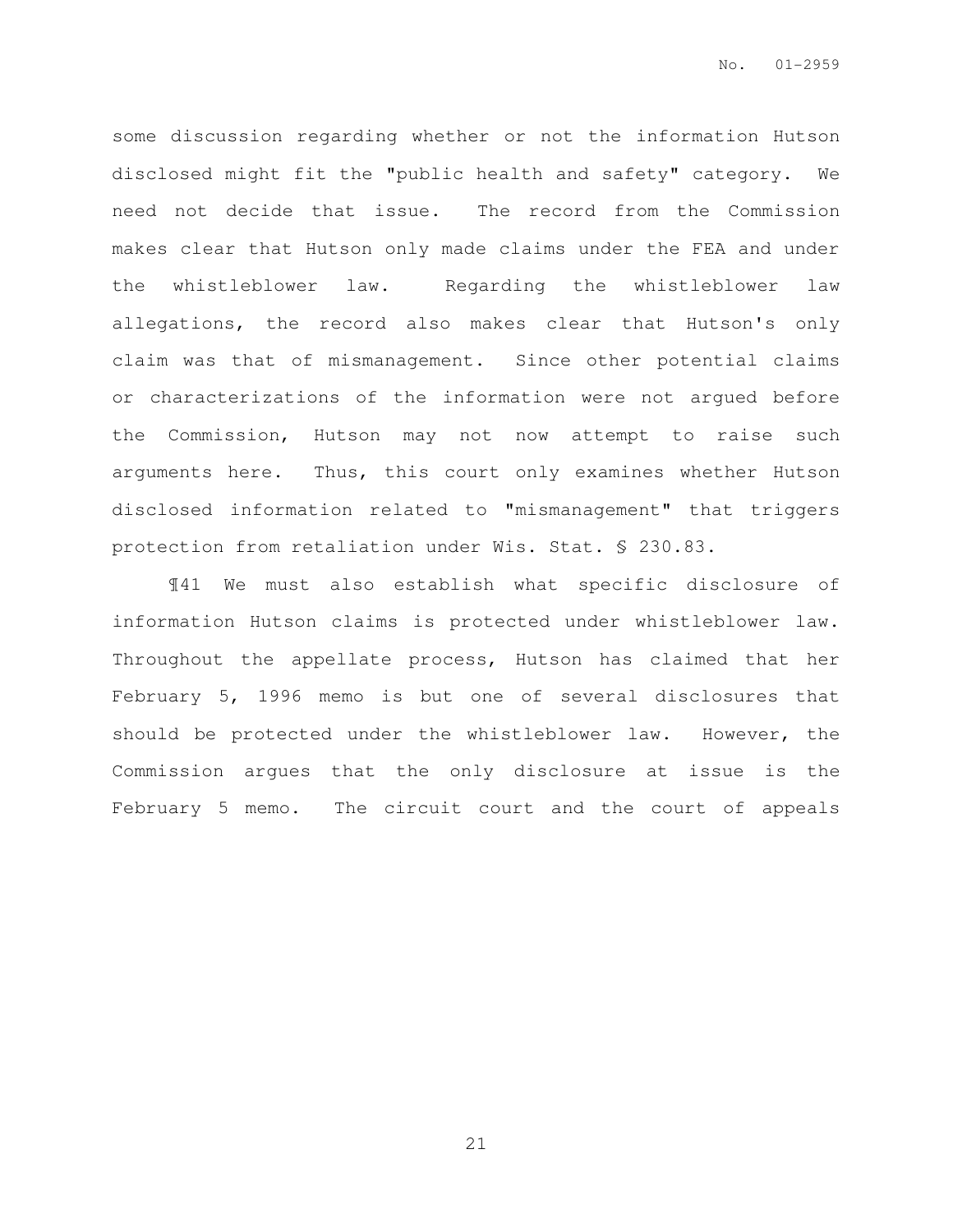examined only the February 5 memo. $5$  We agree with the Commission and find that the only issue before us is whether the February

 $\overline{a}$ 

<sup>5</sup> We acknowledge that the court of appeals determined that it need not consider subsequent communications because it found the February 5 memo alone qualified as a protected disclosure. Even the court of appeals, though, found that Hutson "has offered nothing to rebut the Commissioner's statement" that Hutson identified only the February 5 memo as her protected activity under the whistleblower law. See Hutson v. Personnel Commission, 2002 WI App 249, ¶19 n.8, 257 Wis. 2d 900, 654 N.W.2d 465. The Commission in this case explicitly recognized in its decision that the adequacy of the disclosure was not limited to the "four corners of the disclosing document," but nonetheless found that the references in the February 5 memo were insufficient to satisfy the statutory requirements.

In Elmer v. DATCP, 94-0062-PC-ER, 11/14/96, at 3, the Commission found that under Wis. Stat. § 230.80(5), the "information" disclosed must "have a specific, substantive content" in order to be eligible for protection. The Commission in Elmer found that a note scheduling a meeting could not "somehow utilize its connection with the meeting to become a protected disclosure under the law." Id. While the Commission acknowledged, in both Elmer and the present case, that there is some flexibility to the specificity required and that the surrounding circumstances may be considered, substantive allegations are necessary. Here, the Commission considered only whether the February 5 memo was a protected activity under the whistleblower law. However, the Commission expressly acknowledged in its opinion that the "the meaning and extent of the disclosure can be informed by the surrounding circumstances." Hutson v. DOC, 96-0056-PC-ER, 8/28/2000, at 34 n.10, 36 n.12. We have reviewed the record in this case and considered the surrounding circumstances, but find, as did the Commission, that the allegations are insufficient to establish a "pattern" as required under the whistleblower law. Everything in this case emerged from Hutson's February 5 memo requesting "workload relief." Her later meetings and even her later written complaints about Mr. Wake do not help clarify and establish the "pattern of incompetent management actions" required under Wis. Stat. § 230.80(7).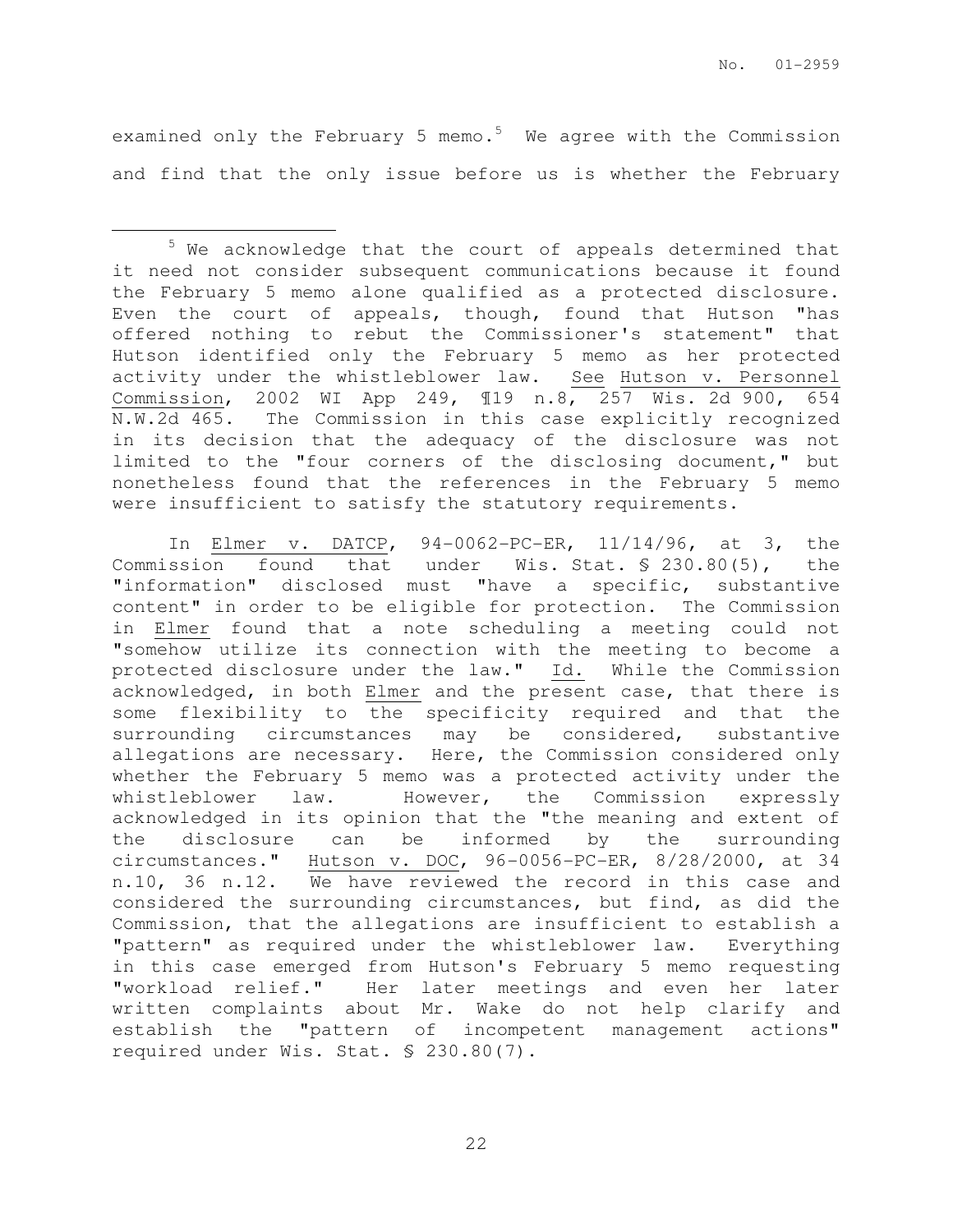5, 1996 memo written by Hutson was sufficient to satisfy the statutory requirements for protection. In footnote 11 of its decision, the Commission explicitly stated why it only examined the single disclosure: "There was some discussion at hearing of other possible protected activities, but complainant has, in her brief, clearly identified the February 5th 'work relief' memo as the basis for her claim of whistleblower protection." Indeed, Hutson's post-hearing brief does indicate that the February 5 memo alone is the basis for her whistleblower claim. As such, we address only whether that memo qualifies as a protected disclosure under Wis. Stats. §§ 230.80 to 230.89.

¶42 As noted, on February 5, 1996, Hutson wrote a memo to her supervisor, Wake, stating:

I am writing this correspondence to request workload relief and/or authorized overtime of one hour per every 5.5 points over the 260 point caseload cap per our union contractual agreement for the 1995-97 contract year. I am currently supervising a total of 559 cases 475 under my agent number and 84 for a coworker who will be out on sick leave for the next four to seven weeks. I am 319 points over the 260 maximum caseload cap. According to the [DOC] manual CC/SD standards cases classified as minimum are weighted as one point per case. I am aware of the fact that some specialized units are excluded from the 260 point caseload cap maximum. However, the exclusion only takes effect after a mutual agreement is reached between [DOC], AFSCME Council 24 and the local union. To my knowledge that has not occurred. Therefore I am fully covered under the 1995-97 contract and the agreement of a 260 workload cap maximum.

Due to the excessive workload and a caseload that continues to grow without a foreseeable end, coupled with the lack of clarity under a supervisory style that is extremely arbitrary and capricious, I have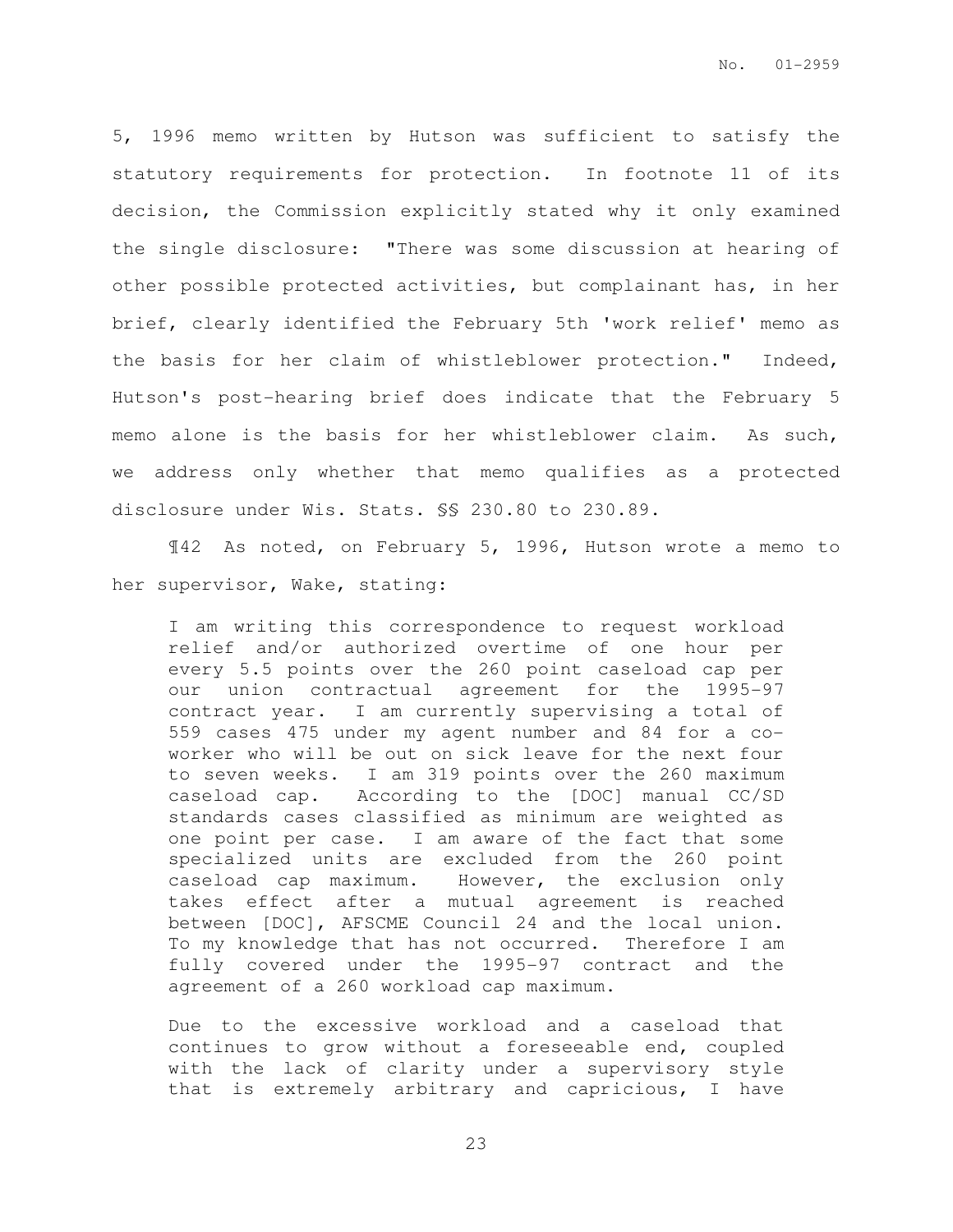found the work environment to be highly stressful and terribly distracting to try to manage my caseload adequately and professionally. I am at this time requesting that reasonable guidelines be established that would enable me to perform my job to best meet the needs of the protection of the community, the [DOC] and myself as agent in the Minimum/Administrative unit.

¶43 Hutson argues that the Commission erred by concluding that she did not disclose a "pattern" of incompetent management actions as required by the statutory definition of mismanagement, Wis. Stat. § 230.80(7). Hutson contends that the word "pattern" should be interpreted to include a continuous course of conduct. She argues that the excessive workload complained of in her memo was a continuous and ongoing problem of mismanagement. Citing federal, state, and agency discrimination decisions applying "continuous course of conduct" theories, Hutson asserts that her contention of an excessive caseload describes ongoing conduct sufficient to constitute a "pattern of mismanagement." For example, Hutson cites, among other sources, two Wisconsin administrative agency decisions, Rudie v. DHSS & DER, 87-0131-PC-ER, 9/19/90, and Kortman v. UW-Madison, 94-0038-PC-ER, 11/17/95, to support her argument that the continuing violation theory has been applied. She argues that in Kortman, a whistleblower case, the Commission has already applied the "continuing violation" theory. See Kortman, 94-0038-PC-ER, 11/17/95, at 5.

¶44 We find that Hutson's dependence upon the Kortman case is misplaced. Although the opinion does discuss application of a "continuing violation theory," the issue was the statute of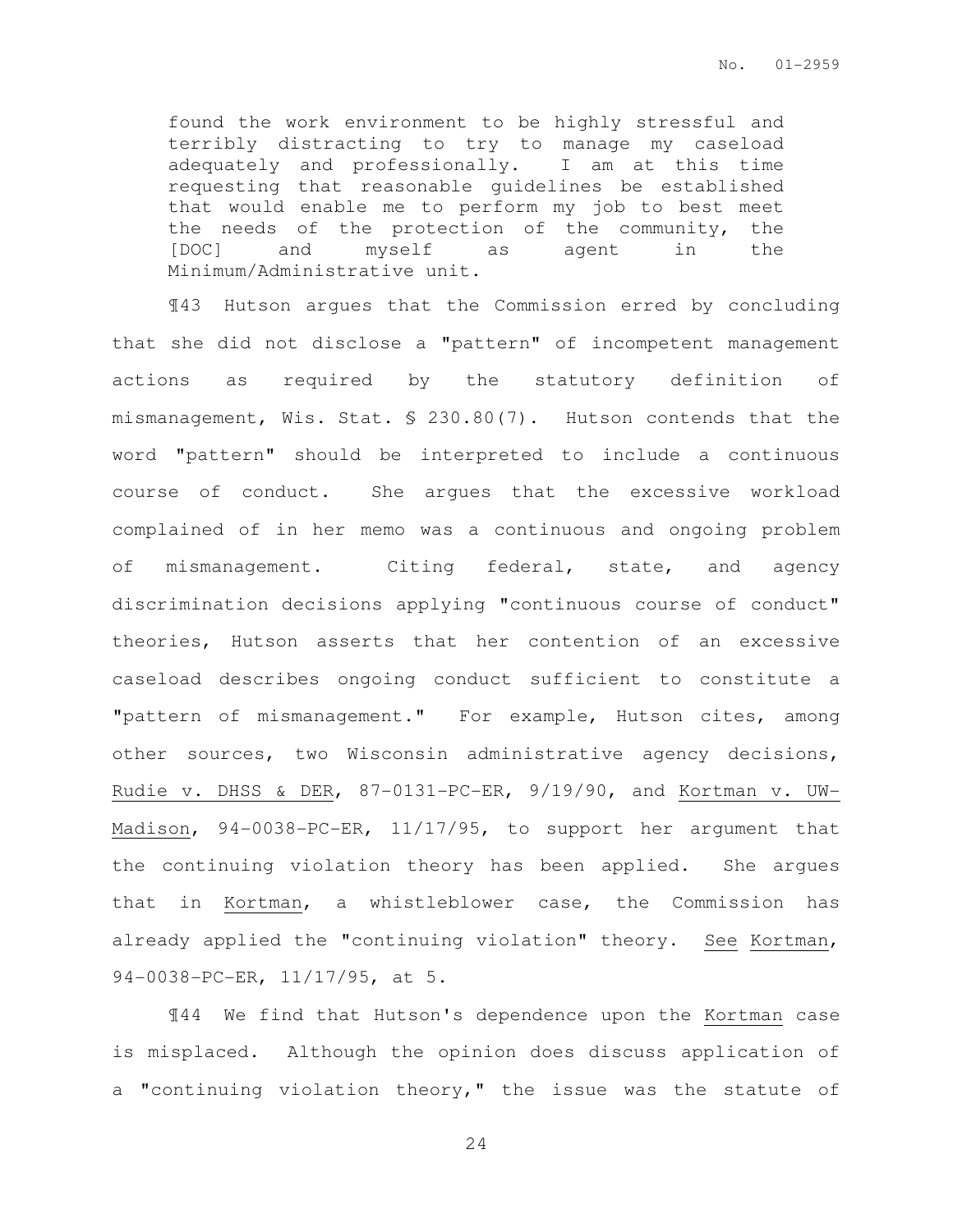limitations. Further, this case, like many of the other relevant Commission decisions, deals with a motion to dismiss. Finally, the Commission states:

[W]here the complainant alleges a pattern of harassment or a pattern of actions designed to achieve a particular result . . . the Commission has applied a continuing violation theory if at least one of the actions falls within the statutory time period and as long as there is not a sufficient length of time between actions to "break the chain" which links the pattern of actions together.

Kortman, 94-0038-PC-ER, 11/17/95, at 5. This explanation still suggests that multiple actions must occur for a "pattern" to exist. The Commission uses the phrase "at least one of the actions" and "pattern of actions." (Emphasis added.) Even if one must fall within the statutory time period, the statement suggests more than one action must have occurred.

¶45 The Commission found that Hutson raised several topics in her February 5 memo, including the "supervisory style that is arbitrary and capricious," the lack of guidelines, and the excessive workload. At least in her court of appeals brief, Hutson agreed that the Commission addressed the correct topics, but asserted that the Commission erred in finding they were insufficient to show a "pattern of incompetent management actions." The Commission first found that the references to an arbitrary and capricious supervisory style and a lack of guidelines were too general and conclusory to satisfy the requirements for a disclosure of information within the meaning of Wis. Stat. § 230.80. The Commission found these references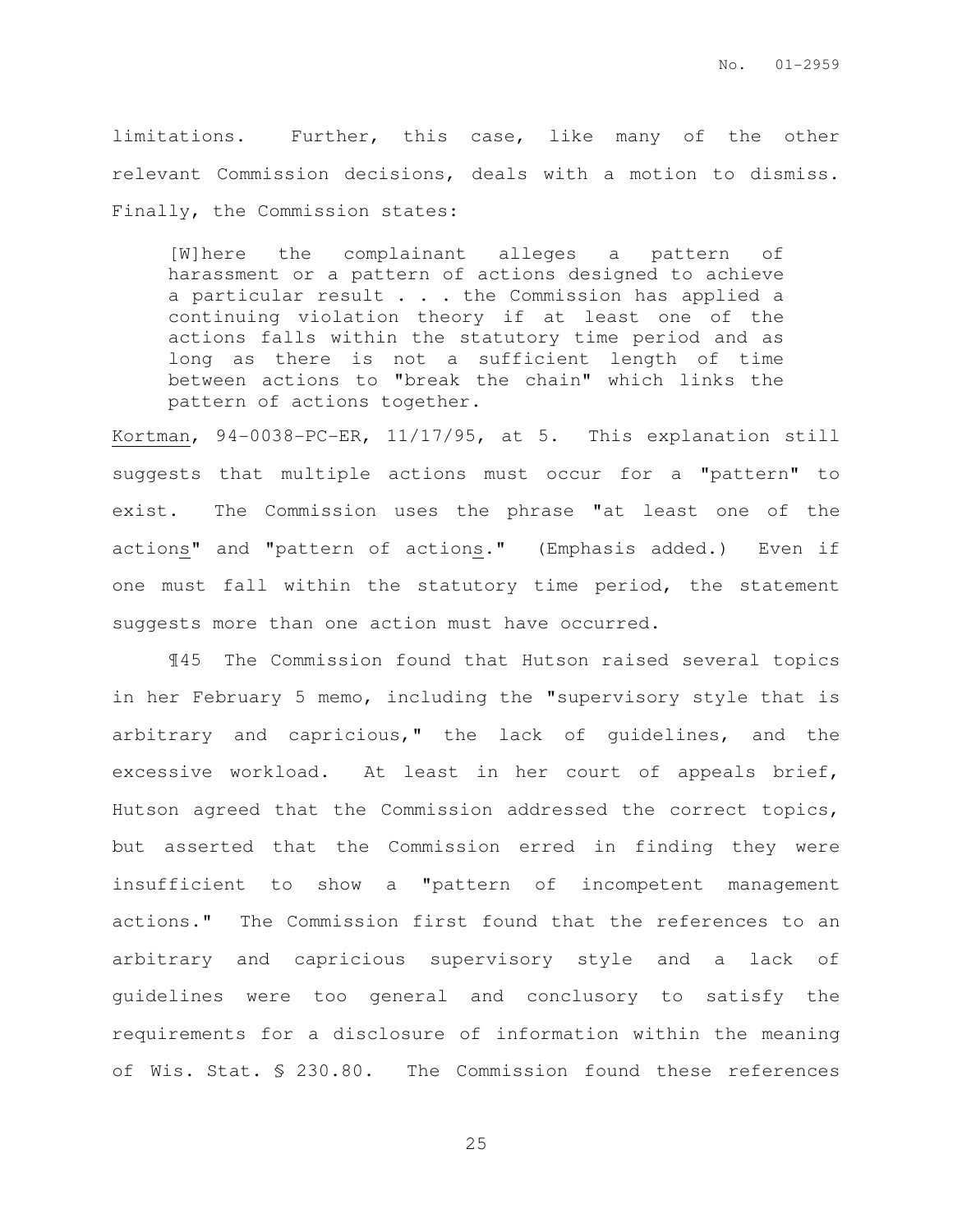might relate to the "general concept" of mismanagement defined in the statute, but were so general and conclusory that "it is impossible to say that these references in her February 5th memo describe mismanagement."

¶46 The other topic in the memo is Hutson's allegation of an excessive caseload. The Commission expressed serious doubts about whether, in fact, the workload was excessive, but assumed for purposes of its analysis that it was excessive and as such, constituted a wrongful or negligent management action as described in Wis. Stat. § 230.80(7). It also assumed that the claim was not merely a difference of opinion over management techniques, which would fall outside the whistleblower protections because of the exclusion in Wis. Stat. § 230.80(7). The Commission, citing its decision in Pfeffer, 96-0109-PC-ER, 3/14/97, found that the disclosure did not describe a "pattern" of incompetent management actions, noting that protection was provided only to those employees disclosing a "series" of incompetent management actions, not merely isolated incidents.

¶47 We agree with the Commission's determination regarding the first topics in the February 5 memo. The references to "arbitrary and capricious" supervision and a lack of guidelines, lack any specific description of mismanagement. Inasmuch as these relate to the alleged excessive caseload, they add no further explanation of the claim. These raw allegations do not even provide enough information to determine if they might reflect a simple disagreement over management techniques.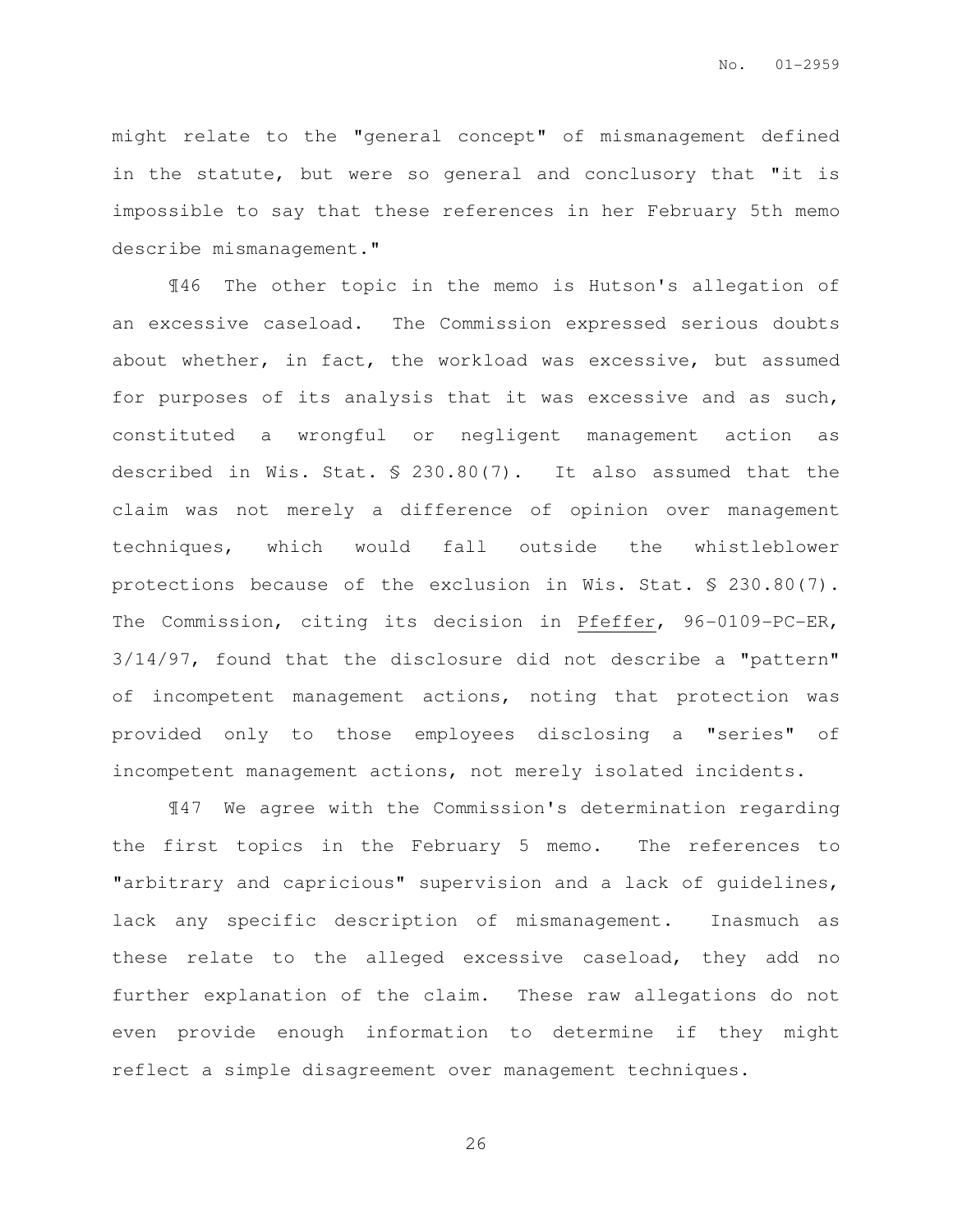¶48 That conclusion leaves us to define the term "pattern" and, more broadly, a "pattern of incompetent management actions." We do not dispute that, in the abstract, "pattern" might have a variety of meanings, including the meaning used by by the court of appeals in this case. The court of appeals, citing Webster's Third New International Dictionary (1993), defined "'pattern'" as "'a fully realized form, original, or model accepted or proposed for imitation: something regarded as a normative example to be copied.'" Hutson, 257 Wis. 2d 900, ¶36. Based on that definition, the court of appeals concluded that "obviously" a pattern could be established by a single act. We do not disagree that "pattern" has that meaning in some contexts. However, we do not agree that this definition makes sense in the context of this statute. We believe the language of the statute is clear.

¶49 The first step in any statutory analysis is to look at the language of the statute. See Jungbluth v. Hometown, Inc., 201 Wis. 2d 320, 327, 548 N.W.2d 519 (1996). "When construing statutes, meaning should be given to every word, clause and sentence in the statute, and a construction which would make part of the statute superfluous should be avoided wherever possible." Kollasch v. Adamany, 104 Wis. 2d 552, 563, 313 N.W.2d 47 (1981) (internal citation omitted). Wisconsin Stat. § 230.80(7) provides, in relevant part:

"Mismanagement" means a pattern of incompetent management actions which are wrongful, negligent or arbitrary and capricious and which adversely affect the efficient accomplishment of an agency function.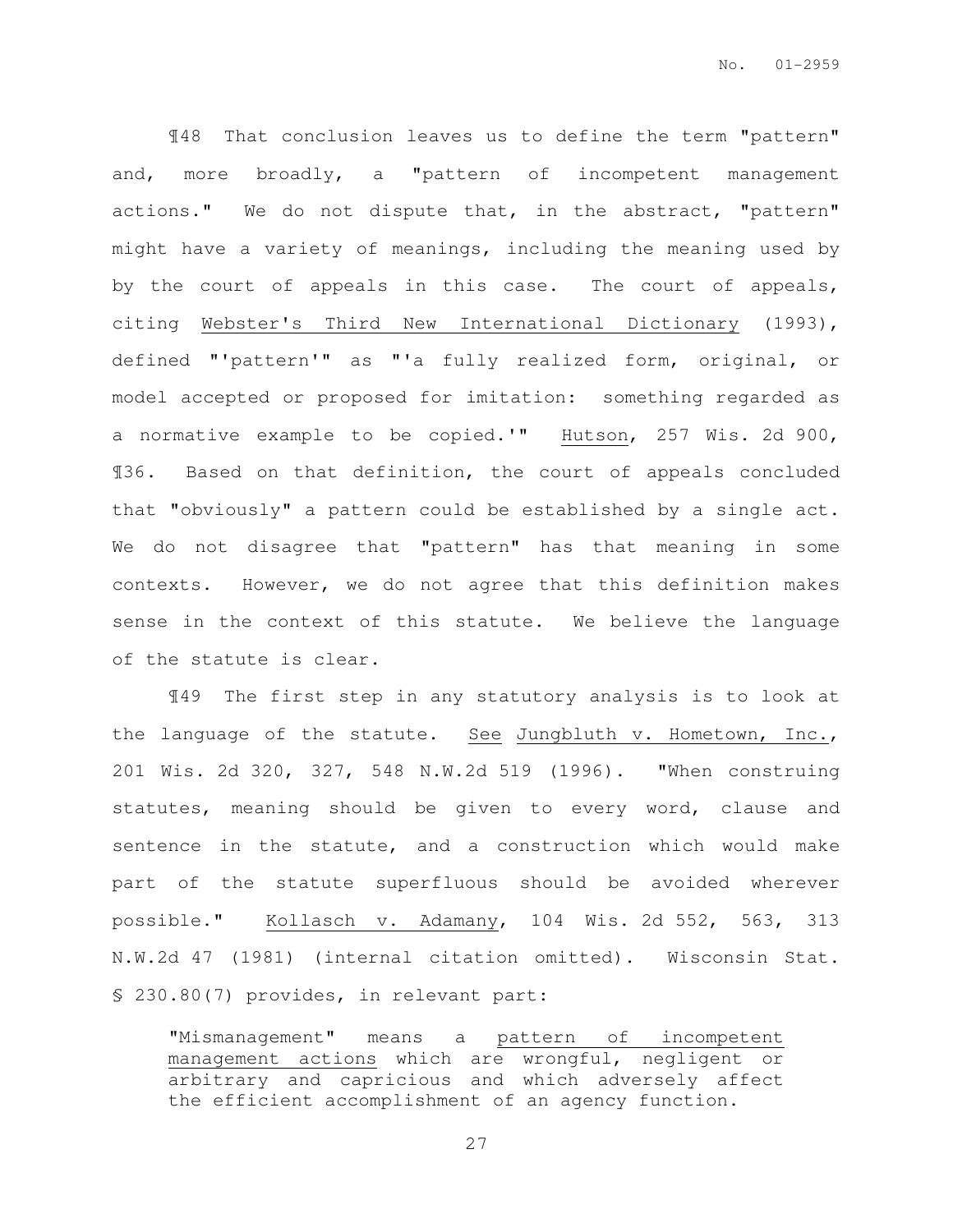(Emphasis added.) The language of this statute suggests the interpretation taken by the Commission is correct. First, the definition uses the plural term "actions." Second, if the term "pattern" means what the court of appeals suggests, it is essentially rendered superfluous to the statute. If pattern means "a model" and therefore, one action is enough to trigger protection, the term "pattern" is unnecessary. Were the statute to read: "Mismanagement means incompetent management actions which are wrongful, negligent or arbitrary and capricious," the same effect would be had, because a single example of an incompetent management action would be sufficient to satisfy the definition.

¶50 Finally, according to Black's Law Dictionary 1149 (7th ed. 1999), a "pattern" means: "A mode of behavior or series of acts that are recognizably consistent . . . " Consistency suggests that there must be a comparison, a reference of one action to another that suggests similarity. Clearly, under this definition, one action would be insufficient to establish a "pattern."

¶51 Even if one were to believe that Wis. Stat. § 230.80(7) is ambiguous, and accept Hutson's argument that "pattern" could be interpreted to include ongoing violations and that her allegation was sufficient to describe an ongoing violation, under the "due weight" level of deference we apply, the agency's interpretation would still be upheld. So long as the agency's interpretation is at least as reasonable as Hutson's, under "due weight," the agency interpretation is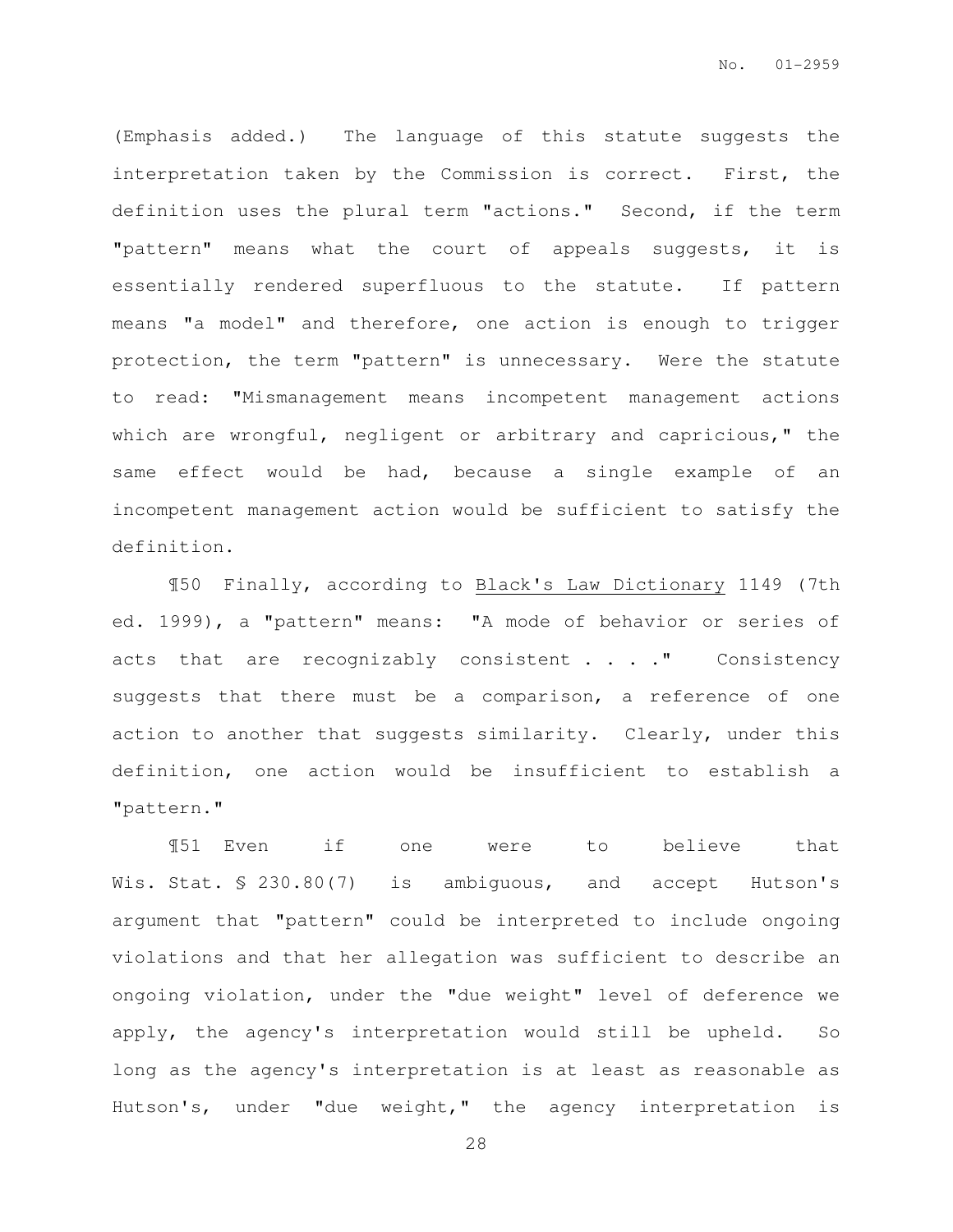accepted. We cannot accept that the plural connotation of the term "pattern" is unreasonable, or that it is not at least as reasonable as Hutson's interpretation. As such, even were we to find the statute ambiguous, the agency's interpretation should be upheld.

¶52 Although a more liberal standard is used by the Commission for motions to dismiss, several of the Commission's cases deal with the term "pattern" and support the interpretation the Commission took in the present case. At least one case interpreted "pattern" outside the context of a motion to dismiss. As previously noted, in Sadlier, 87-0046, 0055-PC-ER, 3/30/89, at 43, the Commission found that a disclosure failed to meet the definition of a protected disclosure of "mismanagement" because it did not relate to a "pattern" of actions; it did not allege the act was one of a series. In the context of a motion to dismiss, in Duran, 94- 0005,PC-ER, 10/4/94, at 4, the Commission noted the requirement that a disclosure describe "'a pattern of incompetent management actions.'" (Emphasis in original.) In the Duran case, the Commission found that, at least in the context of a motion to dismiss and "giving the memo a liberal reading," the disclosure could satisfy the definition because it related to various pieces of equipment at two separate offices. Id. Similarly, in Pfeffer, 96-0109-PC-ER, 3/14/97, at 6, the Commission found that the requirement of a "pattern" of "incompetent management actions" was not met because the disclosure only related to "a disagreement by certain UW-Parkside custodians with a decision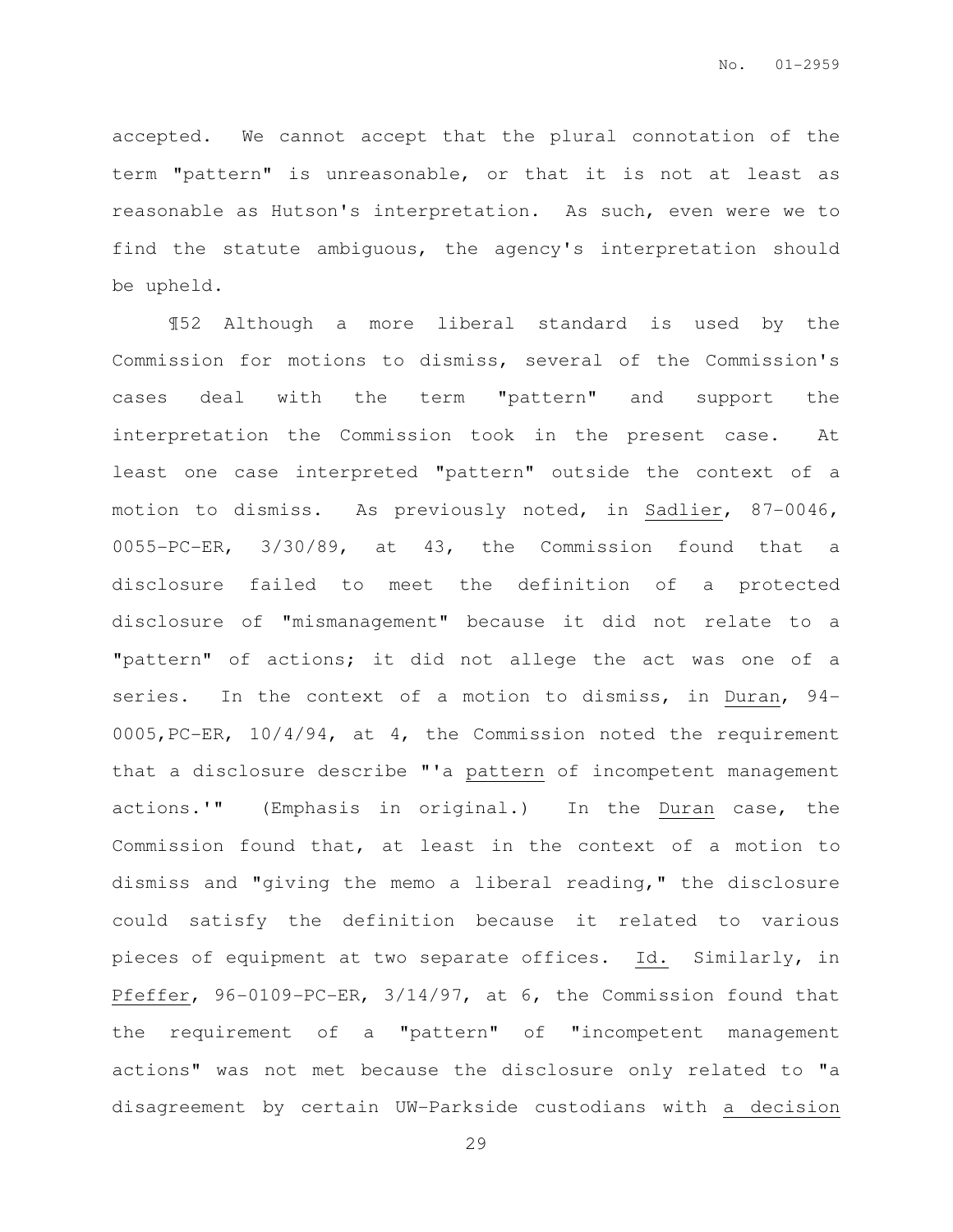by management to transfer all third shift custodians to the day shift." (Emphasis added.) Thus, the Commission noted there was only a singular decision by management. In addition, the Commission found the allegations failed because they referenced only a disagreement regarding management techniques. Id.

¶53 We now must determine whether the Commission's interpretation taken in Hutson's case is reasonable. According to this court's decision in Parker, 184 Wis. 2d at 700 n.36,

An agency's interpretation of a statute is reasonable if it accords with the language of the statute, the statute's legislative history and the legislative intent and if the interpretation is consistent with the statute read as a whole, and the purpose of the statute; and if the interpretation is consistent with judicial analyses of the statute.

(Internal citation omitted.) We have already examined the language of the statute. The legislative history of the statute provides even more support for the agency's interpretation. The drafting record for 1983 Wisconsin Act 409, the bill creating the whistleblower law, indicates that early drafts did not even contain a definition of mismanagement. During the drafting process, at least two agencies, the Department of Administration and the Department of Employment Relations, requested a definition be added and proposed language for such an amendment. A letter from the Department of Administration, included in the drafting record for 1983 Wisconsin Act 409, proposed that "mismanagement" means "a pattern of incompetent management acts taken over a period of time, not based solely on a difference of opinion as to proper management courses of action." Most of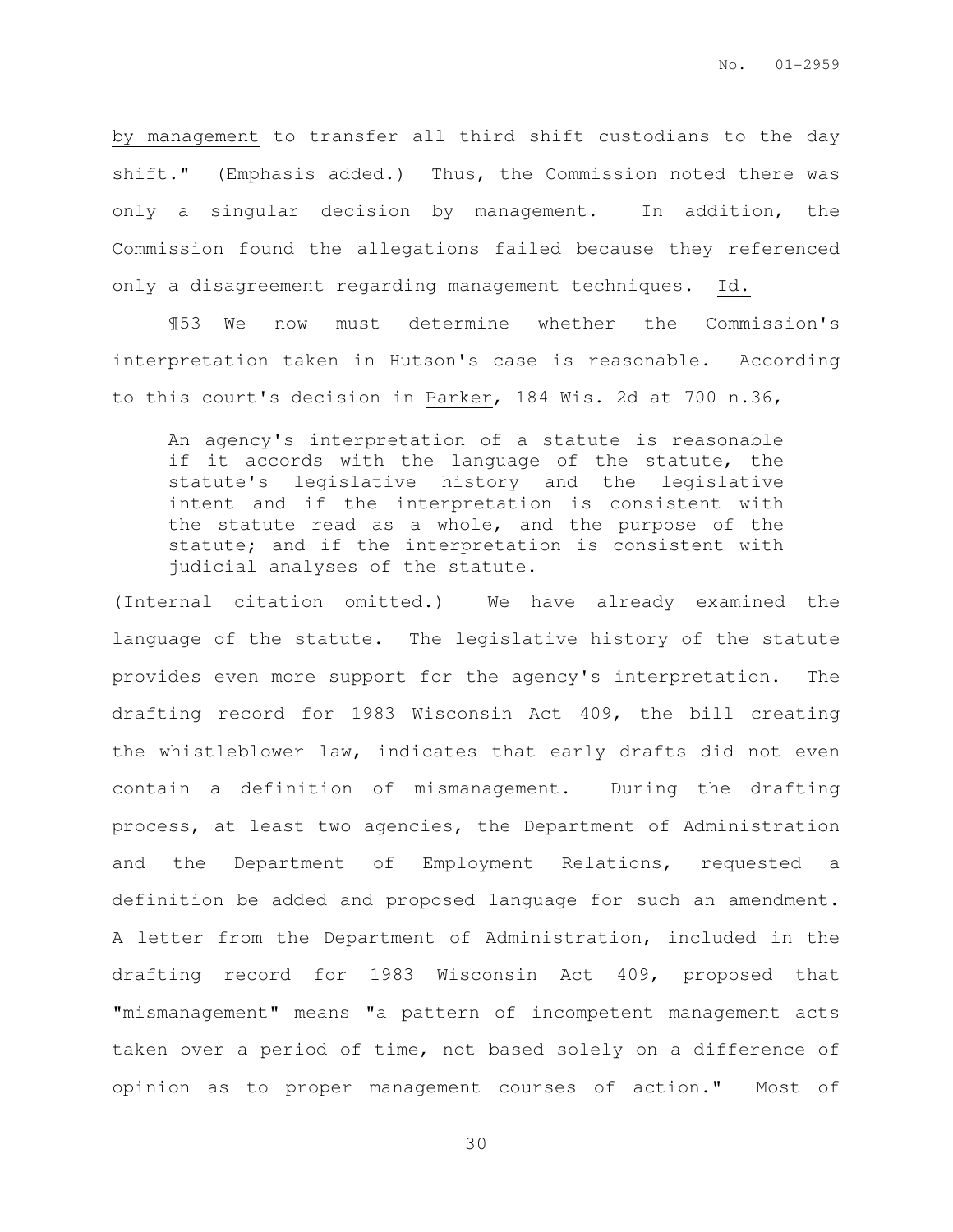this language became what is today the definition of mismanagement in Wis. Stat. § 230.80(7). The court of appeals made much of the fact that the phrase "taken over a period of time" was not put into the statute, indicating that the elimination of this phrase supports the interpretation that a single act is enough. We disagree. As the Commission points out, a drafter's note in the drafting record, indicates that the drafter of the bill already felt the provisions were overly wordy. The drafter's note states: "I've done the best I could with language you know I consider unnecessarily wordy." The phrase may well have been eliminated because the drafter felt a "pattern of incompetent management actions" inherently required a period of time to occur and thus, the phrase would be redundant. Whether or not that is true, one thing is clear, the word "pattern" did not end up in the definition by mistake. The drafting record is replete with cost analyses. The legislature did not want to create provisions that would lead to unreasonable administrative costs. Limiting mismanagement claims to those where a "pattern" can be shown would reduce enforcement costs and avoid a flood of frivolous complaints about one-time management errors.

¶54 We readily acknowledge that the purpose of the whistleblower law is to encourage employees to disclose certain information and protect such employees from retaliation. Wis. Stat. § 230.01(2). Limiting the meaning of "pattern" in the definition of mismanagement is not inconsistent with that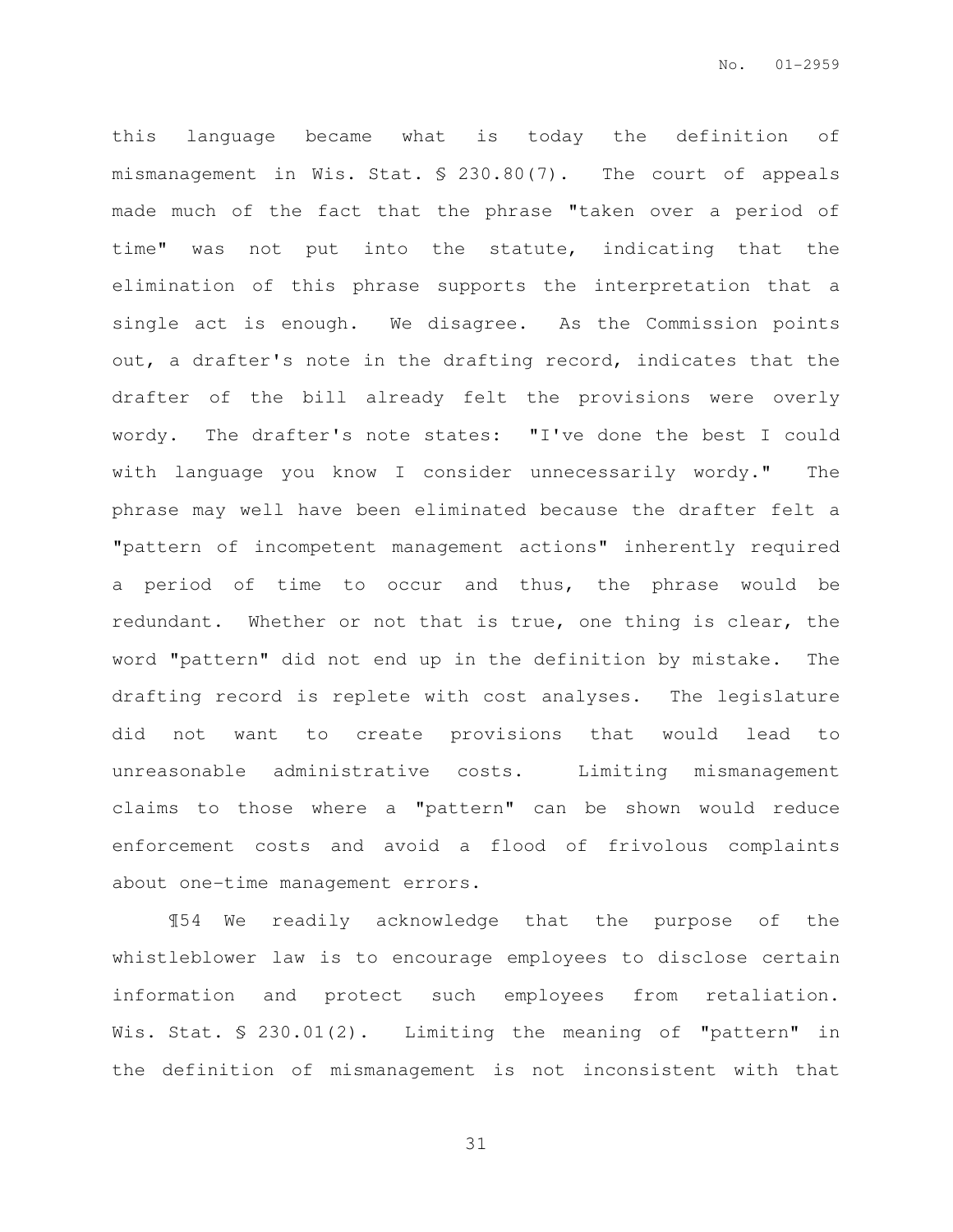purpose. The whistleblower provisions have built-in limitations designed to protect employees under certain circumstances.

¶55 Our conclusion that the Commission's interpretation is reasonable is supported by caselaw. In Teamsters v. United States, 431 U.S. 324, 336 (1977), the United States Supreme Court held that to show a "pattern" in the context of a discrimination claim under Title VII of the Civil Rights Act of 1964, the government had "to prove more than the mere occurrence of isolated or 'accidental' or sporadic discriminatory acts." The Court quoted an explanation by Senator Humphrey: "single, insignificant, isolated acts of discrimination by a single business would not justify a finding of a pattern or practice. . . . " Id. at 336 n.16 (internal quotation omitted).

¶56 Similarly, in interpreting a statute requiring a pattern of real estate sales be established, this court held: "'Pattern' suggests that, even though one be in the business of selling, more than an isolated instance or two of selling must occur before a broker's license is required." State ex rel. Real Estate Exam. Bd. v. Gerhardt, 39 Wis. 2d 701, 712, 159 N.W.2d 622 (1968).

¶57 Hutson's claim of an ongoing violation may also be viewed as an attempt to re-characterize the "management decision" at issue in this case. The Commission interpreted the management decision as one act, a decision not to reduce the caseload. We agree with this characterization. Hutson's February 5 memo refers to one particular decision that she wanted changed. She believed the caseload exceeded the DOC's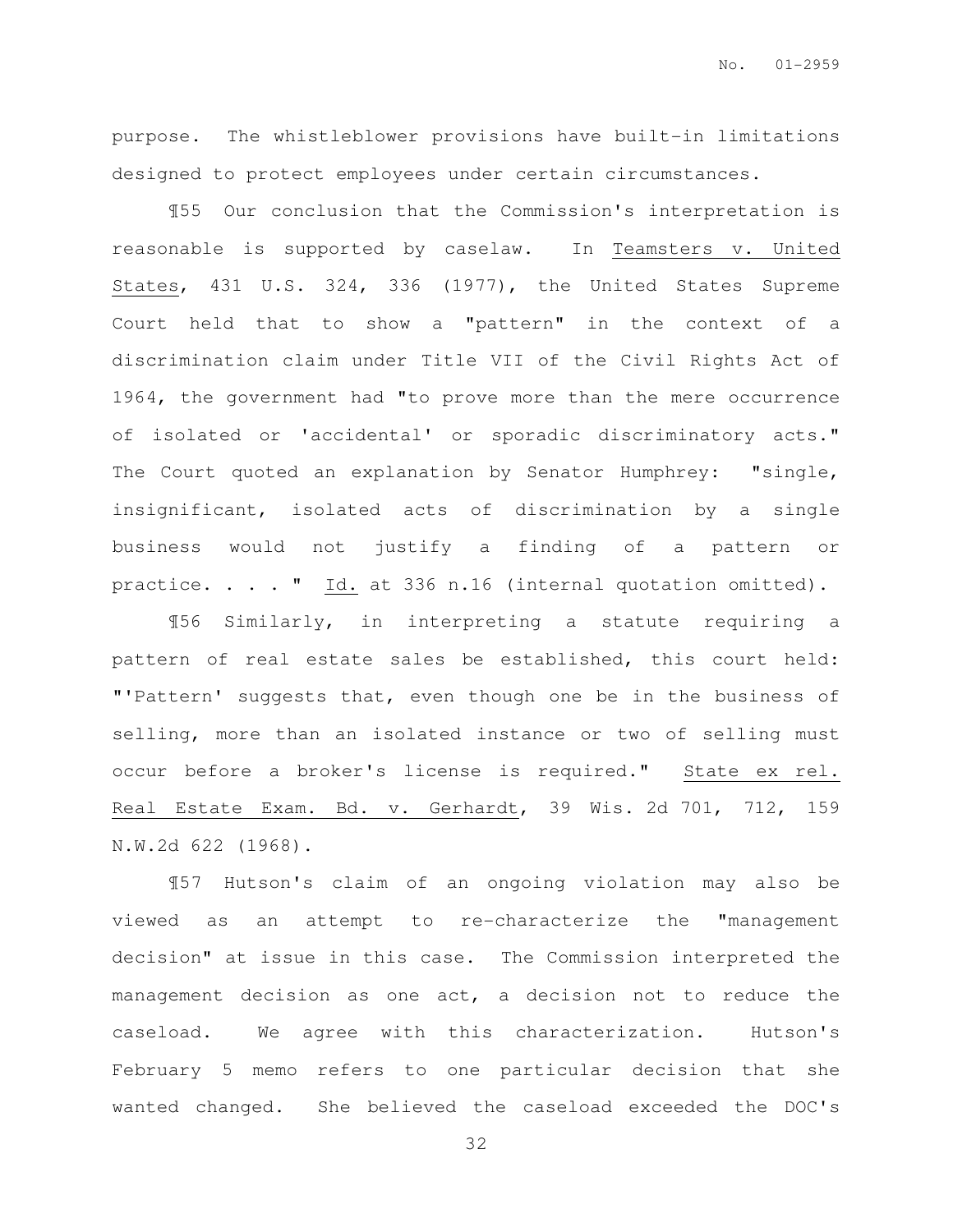own limits and wanted it reduced or wanted to be paid overtime. Applying the "due weight" level of deference here, the Commission's interpretation is certainly at least as reasonable as that put forth by Hutson. As we have noted, if there are equally reasonable interpretations, the agency's interpretation will be upheld. See UFE, 201 Wis. 2d at 287 n.3.

IV

¶58 Under the circumstances presented here, we conclude that a "pattern of incompetent management actions" under Wis. Stat. § 230.80(7) requires more than a claim of a single act of incompetent management. We find that Hutson's February 5 memo is not a disclosure of information protected under the whistleblower law, and for that reason, we reverse the decision of the court of appeals.

¶59 The Commission also requested this court to review the court of appeals' application of Wis. Stat. § 227.57(4) and Wis. Stat.  $\frac{1}{5}$  752.35.<sup>6</sup> The court of appeals suggested that these

 $\overline{a}$ 

 The court shall remand the case to the agency for further action if it finds that either the fairness of the proceedings or the correctness of the action has been impaired by a material error in procedure or a failure to follow prescribed procedure.

Wisconsin Stat. § 752.35, a statute allowing for discretionary reversal by the court of appeals, provides:

In an appeal to the court of appeals, if it appears from the record that the real controversy has not been fully tried, or that it is probable that justice has

 $6$  Wisconsin Stat. § 227.57(4), dealing with a court's scope of review when examining an administrative agency decision, provides: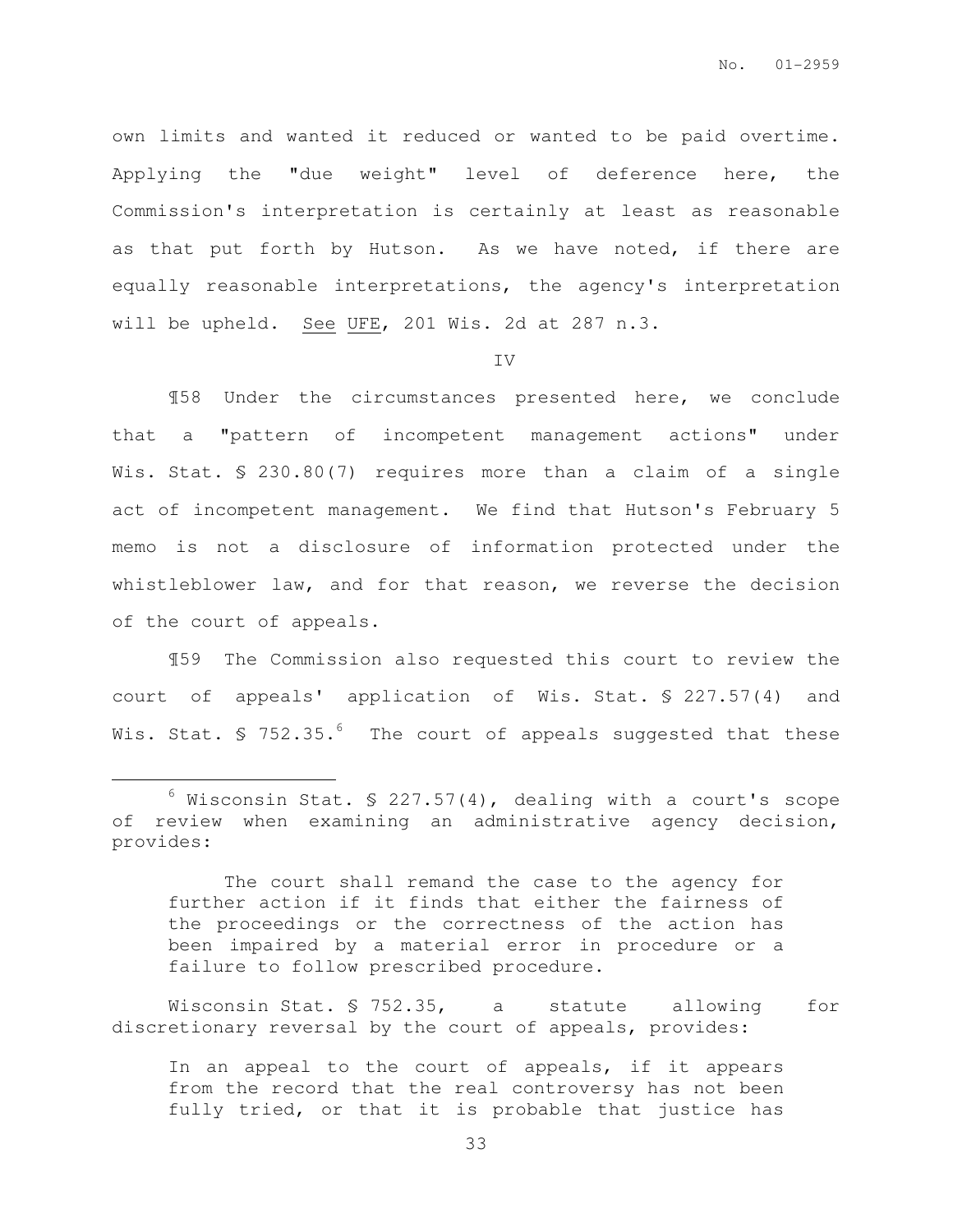statutes combined to allow for a court to send back a decision to an agency on "fundamental fairness" grounds. We agree with the Commission's argument that Wis. Stat. § 227.57(4) only allows remand in the event that an appellate court finds "that either the fairness of the proceedings or the correctness of the action has been impaired by a material error in procedure or a failure to follow prescribed procedure." In Chicago and North Western Railroad v. LIRC, 98 Wis. 2d 592, 612-13, 297 N.W.2d 819 (1980), this court explicitly held that the discretionary review statute "is not applicable to a judicial review under ch. 227." To the extent that the court of appeals implies a substantive ground for remanding a case to an administrative agency based on the language of Wis. Stat. § 227.57(4), we disagree. Wisconsin Stat. § 227.57(4) allows for remand on procedural grounds.

for any reason miscarried, the court may reverse the judgment or order appealed from, regardless of whether the proper motion or objection appears in the record and may direct the entry of the proper judgment or remit the case to the trial court for entry of the proper judgment or for a new trial, and direct the making of such amendments in the pleadings and the adoption of such procedure in that court, not inconsistent with statutes or rules, as are necessary to accomplish the ends of justice.

 $\overline{a}$ 

It should be noted that there is almost identical language in Wis. Stat. § 751.06, which describes the supreme court's discretionary reversal authority. This, rather than Wis. Stat. § 752.35, was the statute referenced in Chicago and North Western Railroad v. LIRC, 98 Wis. 2d 592, 612-13, 297 N.W.2d 819 (1980).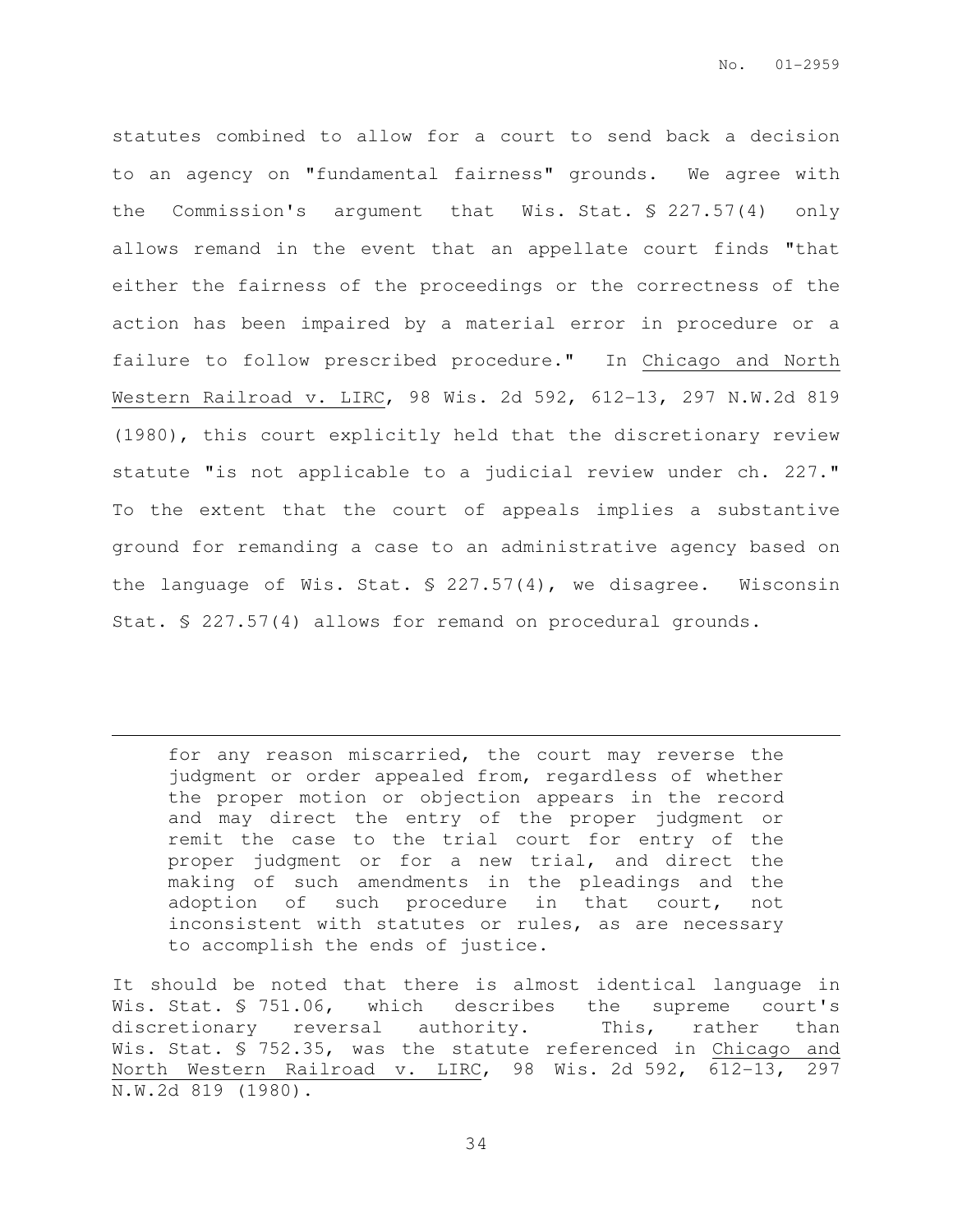¶60 For the foregoing reasons, we find that the court of appeals' decision should be reversed and the decision by the Commission upheld.

By the Court.—The decision of the court of appeals is reversed.